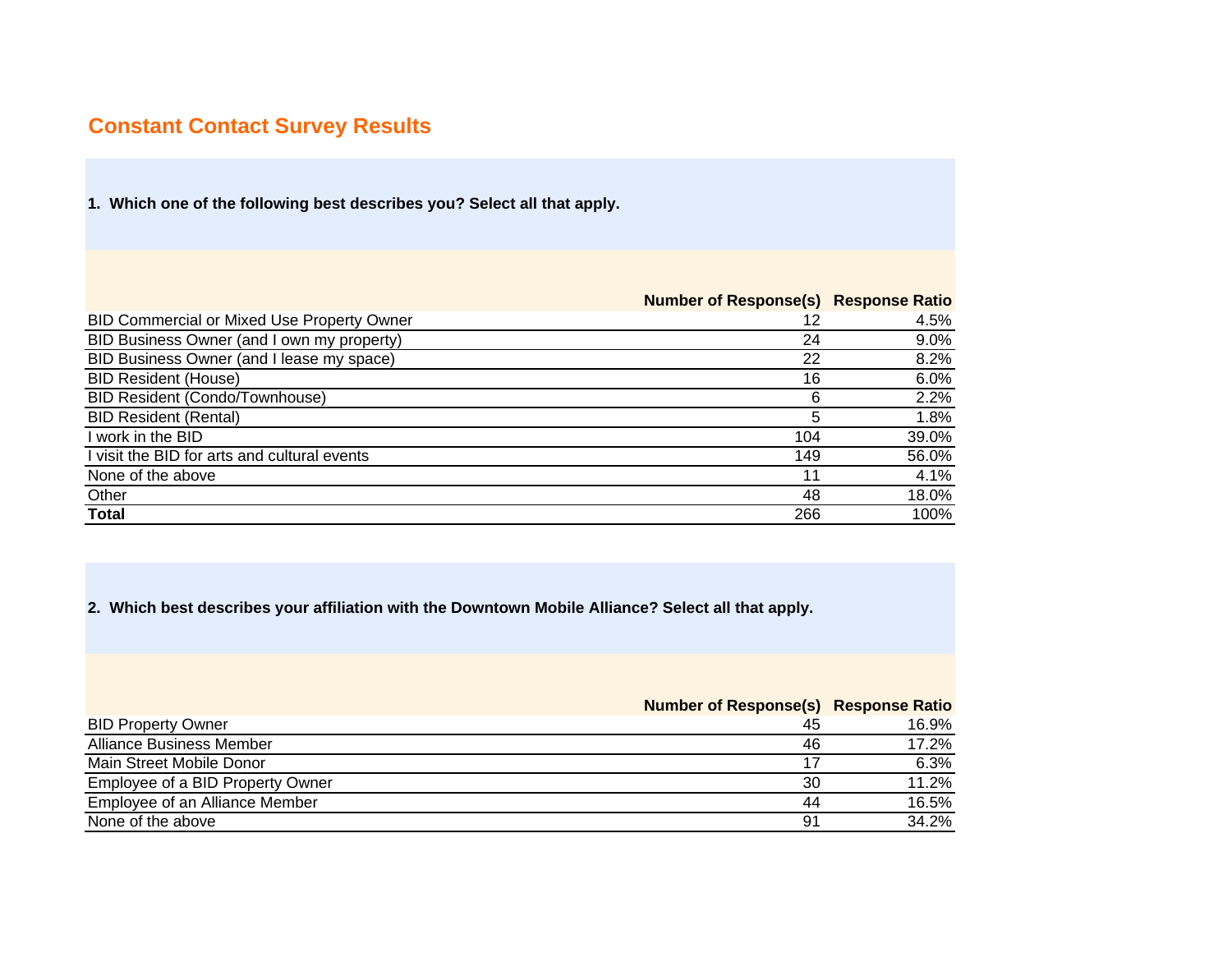| Other        | $\sim$<br>ັບ | 40/<br>70. ال |
|--------------|--------------|---------------|
| <b>Total</b> | 266          | 00%           |

#### **3. What do you like most about Downtown Mobile?**

Restaurants and dining options (43) The Entertainment District and venues (42) Historic buildings and the architecture (41) The walkability (40) Landscaping, specifically the flowers (32) The parks and squares (29) The history (23) Vibrancy (22) Charm and character (21) The Arts and the Arts District (21) The many improvements (17) Building renovations and redevlopment (17) Family/Community feeling (15) Convenience (15) Local businesses (13) Growth (13) Cleanliness (12) Waterfront (11) Potential (11) Hotels (11) Activity (10) Diversity (10) Safety (8) Culture (7) Beauty (7) Museums (5) The Cruise Terminal (3) 248 Response(s)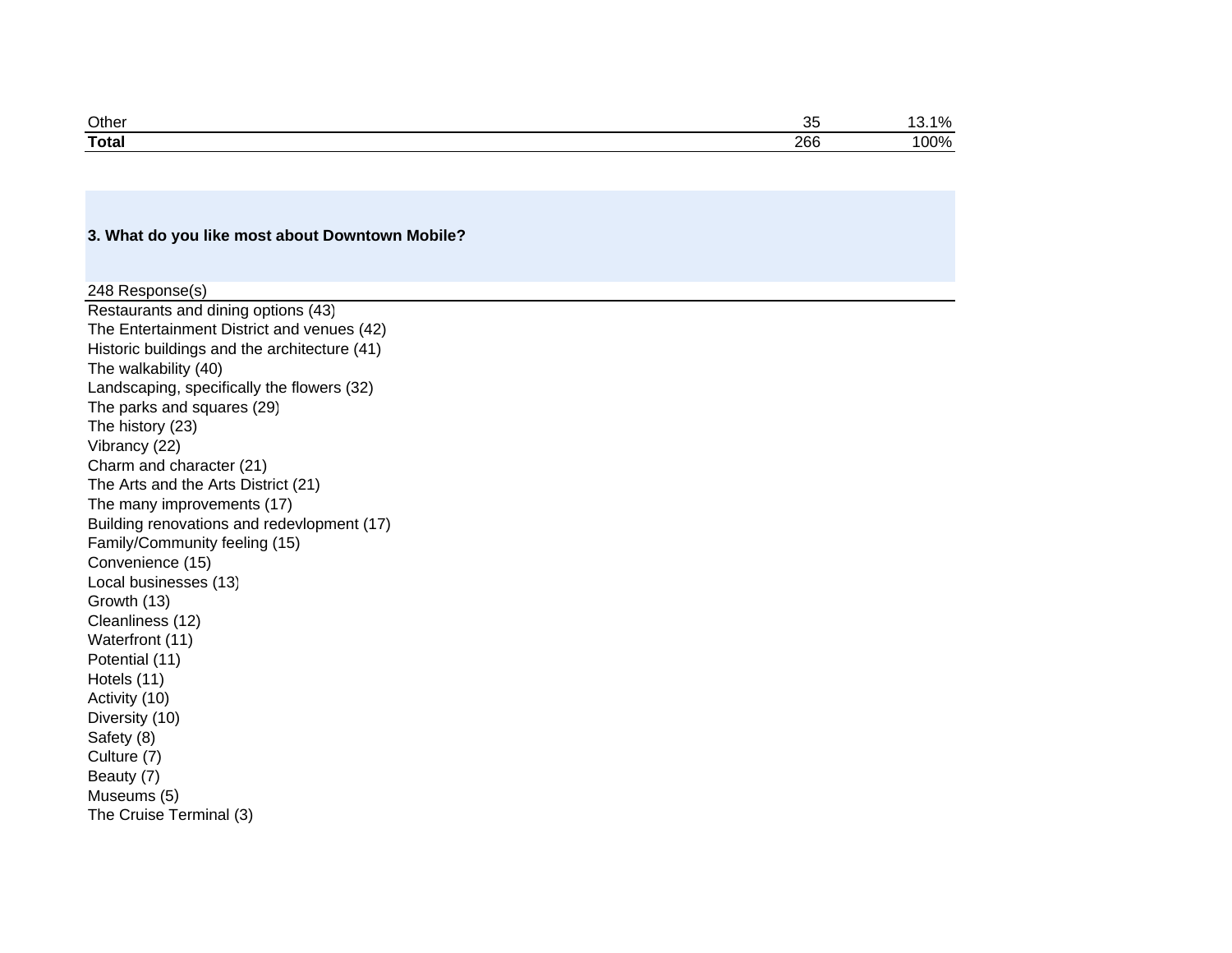Convenience to the Interstate (3) Mardi Gras (2)

#### **4. What do you like the least about Downtown Mobile?**

Parking (66) Vacant and unappealing buildings (41) Lack of retail (32) Panhandlers/Homeless (32) Trash cans/smell (11) Safety concerns (12) No grocery store (11) Sidewalks (10) Lack of affordable housing (9) Noise (9) Lack of nightime events (8) Unclean/litter (7) Crime and drug interactions (7) Undesired change amongst property owners (6) Cheap nightclubs/bars (6) Lack of public transportation i.e. Moda! (6) Lack of dining options(6) Lack of residential services (6) Lack of activity (4) One way streets (4) Unused waterfront (3) Police/911 (3) Block off streets during weekends (3) Negative publicity (3) 15th Place/Labor Finders (3) Slow change (3) inactivity (3) Inadequate taxi service (2) 248 Response(s)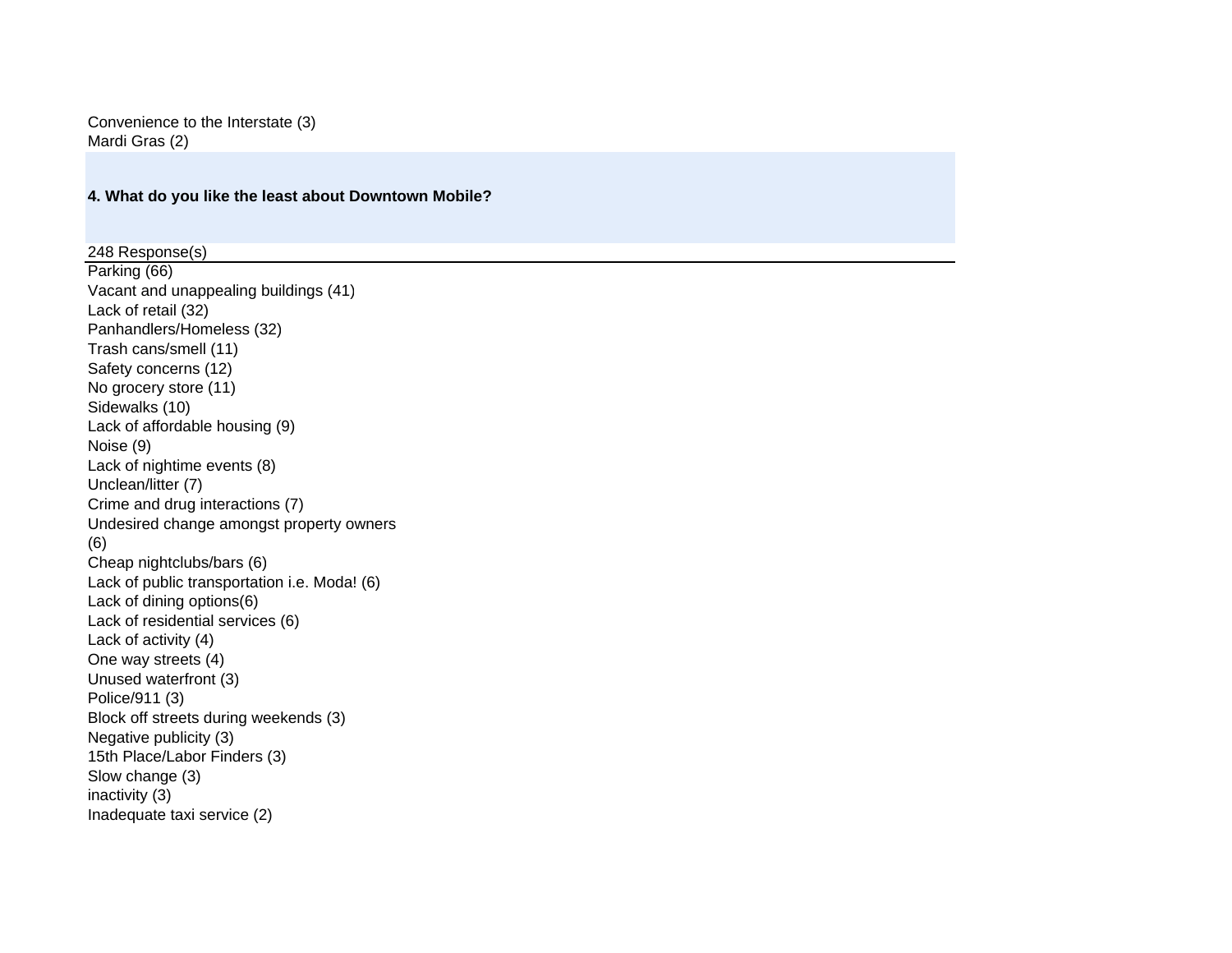Not enough of a skyline (2) Under 21 bars and clubs (2) Against plan for new 1-10 bridge (2) Club memberships (2) City council (2) Underdeveloped (2) New city hall (2) Type of people found here on weekends (2) Slow traffic signals (2) No kid friendly attractions (2) Empty lots (2) Dead area between Cathedral Sqare and Wintzell's (2) The heat (2) Feral CatsGovernement StreetPoor Directional signs Mardi Gras Poor street lighting Inconsistent retail hours Overall appearance No 30+ nightlife Sidesteets No sports areas Rush hours traffic near tunnelsTatoos BID fee is too expensive Dirty windows/store fronts Overhead utility lines Lack of greenspac e Lack of non-smoking venues Speeding cars Coal dust in the air The cheap furniture stores Not eco-friendly/green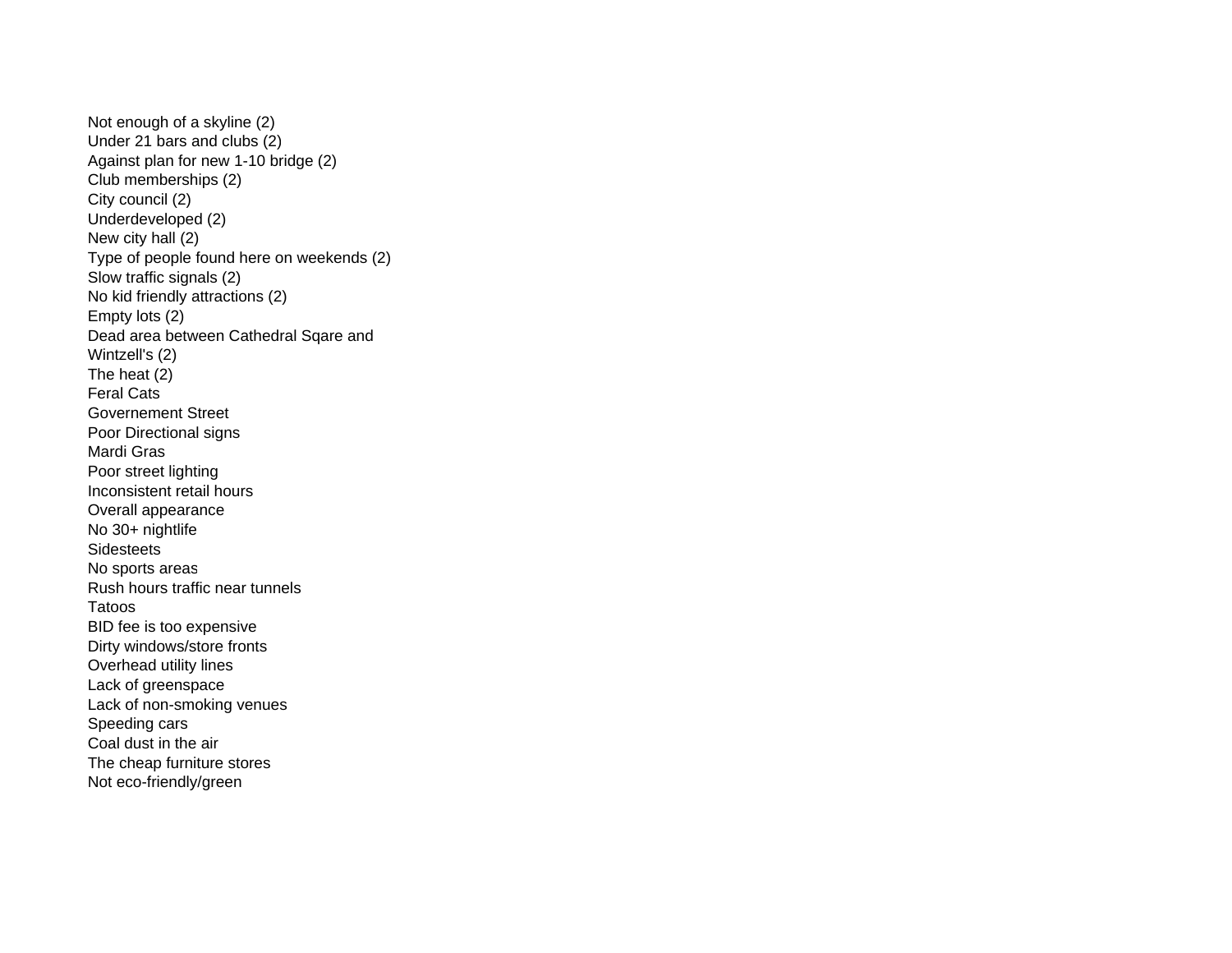#### **5. How would you describe your most recent visit to Downtown Mobile?**

## **Number of Response(s) Response Ratio**

| Downtown Mobile exceeded my expectations! | 92  | 34.5% |
|-------------------------------------------|-----|-------|
| You have a lot of work to do.             | 39  | 14.6% |
| Neither                                   | 105 | 39.4% |
| No Responses                              | 30  | 11.2% |
| <b>Total</b>                              | 266 | 100%  |
| 155 Comment(s)                            |     |       |

**6. Referring to the map above, which statement best describes your perception of the cleanliness of the Business Improvement District?** 

|                                            | Number of Response(s) Response Ratio |       |
|--------------------------------------------|--------------------------------------|-------|
| The BID is cleaner than it was 4 years ago | 238                                  | 89.4% |
| The BID is the same as it was 4 years ago  | 12                                   | 4.5%  |
| The BID is dirtier than it was 4 years ago |                                      | 0.0%  |
| No opinion                                 | 10                                   | 3.7%  |
| No Responses                               |                                      | 2.2%  |
| Total                                      | 266                                  | 100%  |
| 71 Comment(s)                              |                                      |       |

**7. Which statement best describes how comfortable you are in the Business Improvement District? Select all that apply.**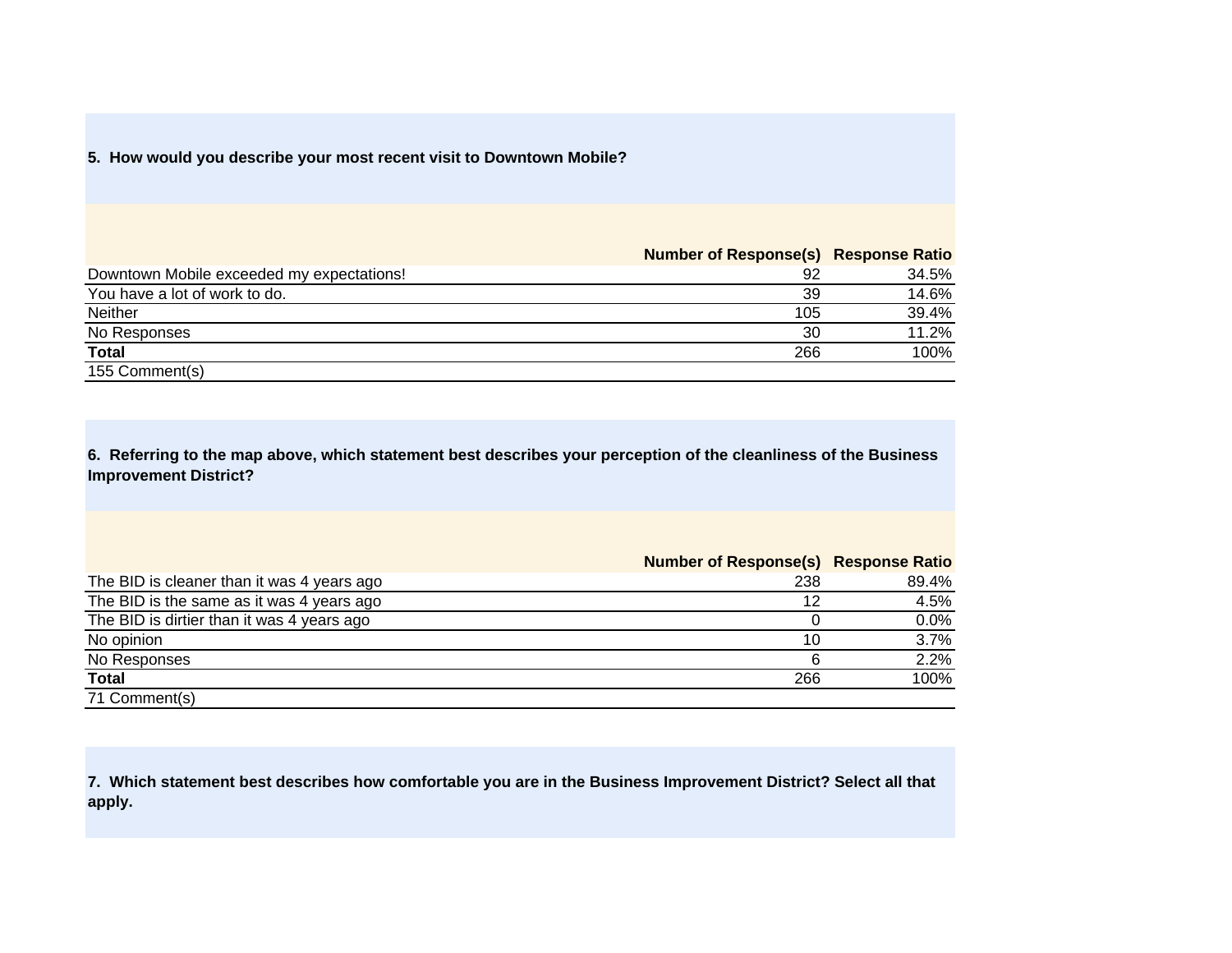|                                                                                | <b>Number of Response(s) Response Ratio</b> |         |
|--------------------------------------------------------------------------------|---------------------------------------------|---------|
| I am more comfortable in the District during the day (7 a.m. to 7 p.m.) than I | 157                                         | 59.0%   |
| am more comfortable in the District at night (7 p.m. to 7 a.m.) than I was 4   | 137                                         | 51.5%   |
| am less comfortable in the District during the day (7 a.m. to 7 p.m.) than I   |                                             | $0.0\%$ |
| I am less comfortable in the District at night (7 p.m. to 7 a.m.) than I was 4 | 10                                          | 3.7%    |
| My comfort level in the District during the day has not changed                | 67                                          | 25.1%   |
| My comfort level in the District at night has not changed                      | 57                                          | 21.4%   |
| No opinion                                                                     | 11                                          | 4.1%    |
| Total                                                                          | 266                                         | 100%    |
| 55 Comment(s)                                                                  |                                             |         |

**8. In order of importance, what are the three most important issues facing Downtown Mobile?** 

Parking (62) Retail (56) Economic growth (46) Property restoration and appearance (36) Residential growth (38) Public Relations/Perception (33) Safety (32) No grocery store (25) Homlessness (24) Vacant buildings and empty lots (16) Lack of events (16) Noise (14) Uncleanliness (13) Affordable housing (13) Crime (12) Residential services (11) Taffic (9) 238 Response(s)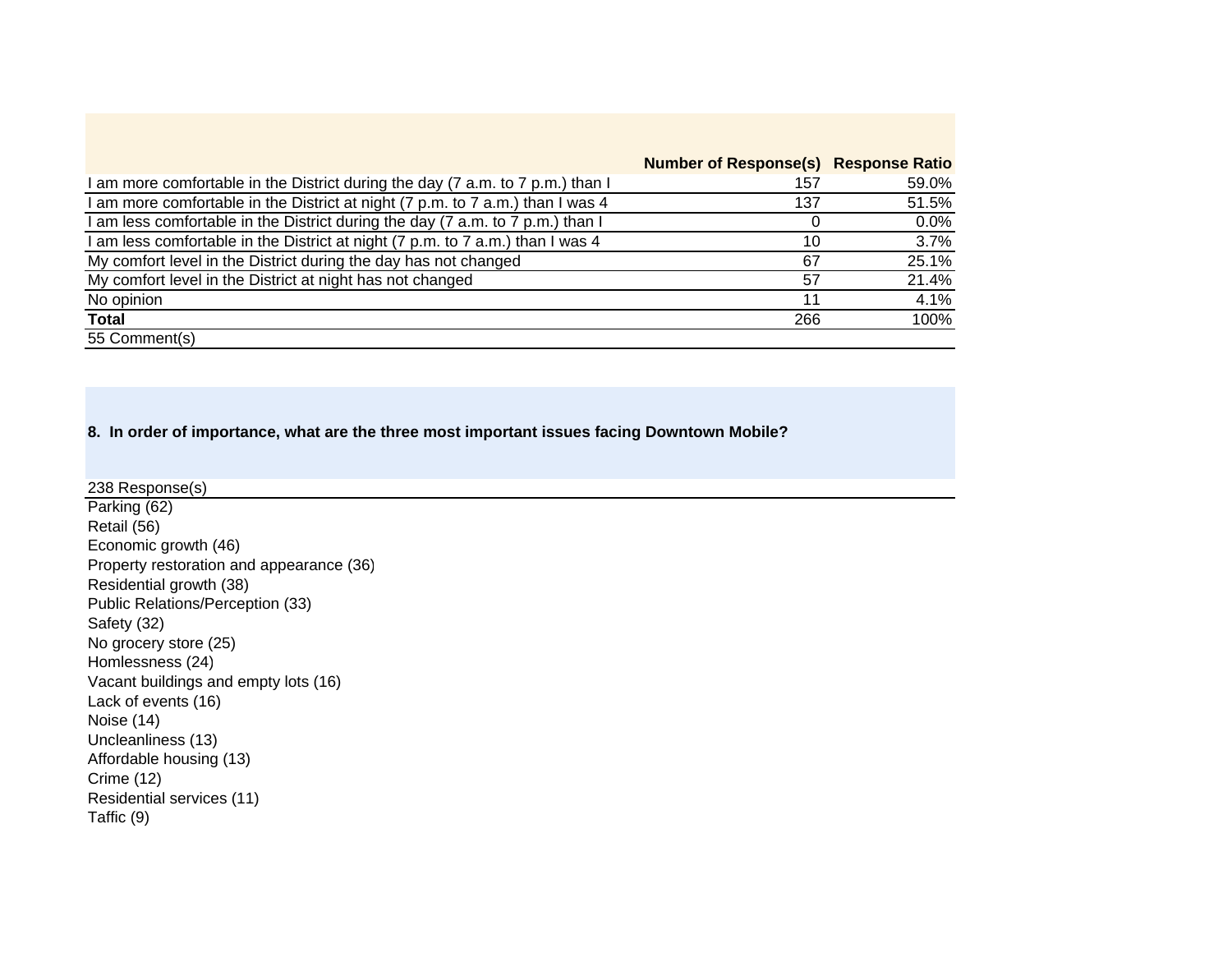Bar crowds (9) Unused waterfront access (8) More restaurants (8) No I-10 bridge project (8) Transportation (8) Family oriented places (7) Preservation of character (6) Sidewalks (6) Parks (5) Inactivity (5) Signage (4) Lack of police presence (3) Support for bars/entertainment (3) Unsafe pedestrian crossing (2) Restoration of Barton Academy (2) Inadequate school system (2) Lack of funding (2) The empty area between Cathedral Square and Wintzell's Disengaged property owners Crowds during Mardi Gras Block off Dauphin Street on weekends Inadequate taxi service Coal dust in the air More hotelsNo sports complexes

#### **9. What are the reasons that you frequent Downtown Mobile? Select all that apply.**

|              | <b>Number of Response(s) Response Ratio</b> |       |
|--------------|---------------------------------------------|-------|
| Arts/Culture | 226                                         | 84.9% |
| Dining/Food  | 224                                         | 84.2% |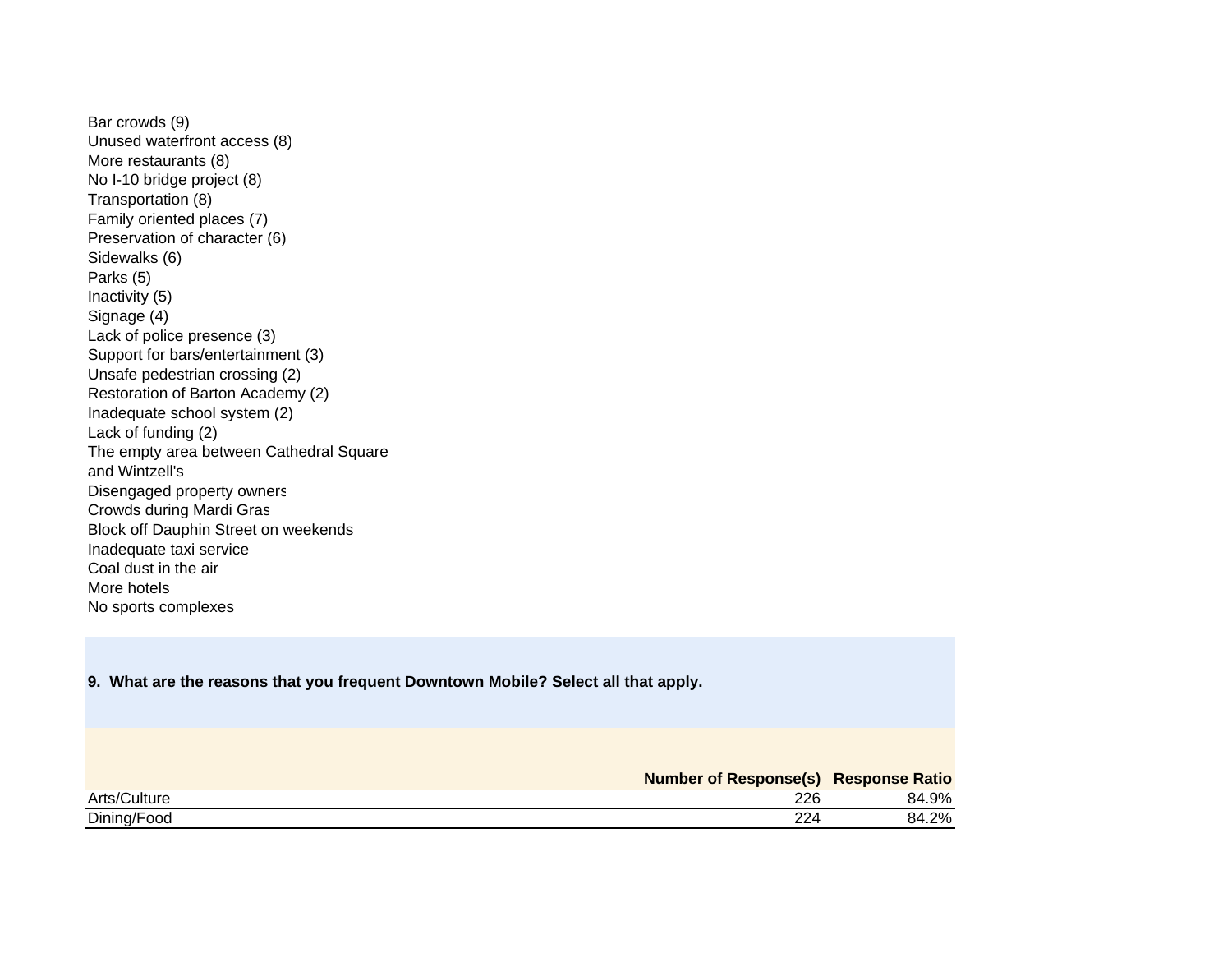| <b>Financial Services</b>        | 66  | 24.8% |
|----------------------------------|-----|-------|
| <b>Fitness</b>                   | 40  | 15.0% |
| Health/Beauty                    | 15  | 5.6%  |
| Hotel/Lodging                    | 38  | 14.2% |
| Nightlife/Bars                   | 119 | 44.7% |
| Shopping                         | 28  | 10.5% |
| <b>Special Events</b>            | 196 | 73.6% |
| I do business in Downtown Mobile | 99  | 37.2% |
| I work in Downtown Mobile        | 145 | 54.5% |
| I live in Downtown Mobile        | 36  | 13.5% |
| I worship in Downtown Mobile     | 48  | 18.0% |
| Other                            | 19  | 7.1%  |
| <b>Total</b>                     | 266 | 100%  |

**10. What pharmacy do you use most often?** 

**Number of Response(s) Response Ratio**

| CVS              | 94  | 35.3%   |
|------------------|-----|---------|
| RiteAid          | 28  | 10.5%   |
| Walgreens        | 85  | 31.9%   |
| <b>Target</b>    | 14  | 5.2%    |
| Wal-Mart         | 15  | 5.6%    |
| On-line retailer |     | $< 1\%$ |
| Other            | 23  | 8.6%    |
| No Responses     | b   | 1.8%    |
| <b>Total</b>     | 266 | 100%    |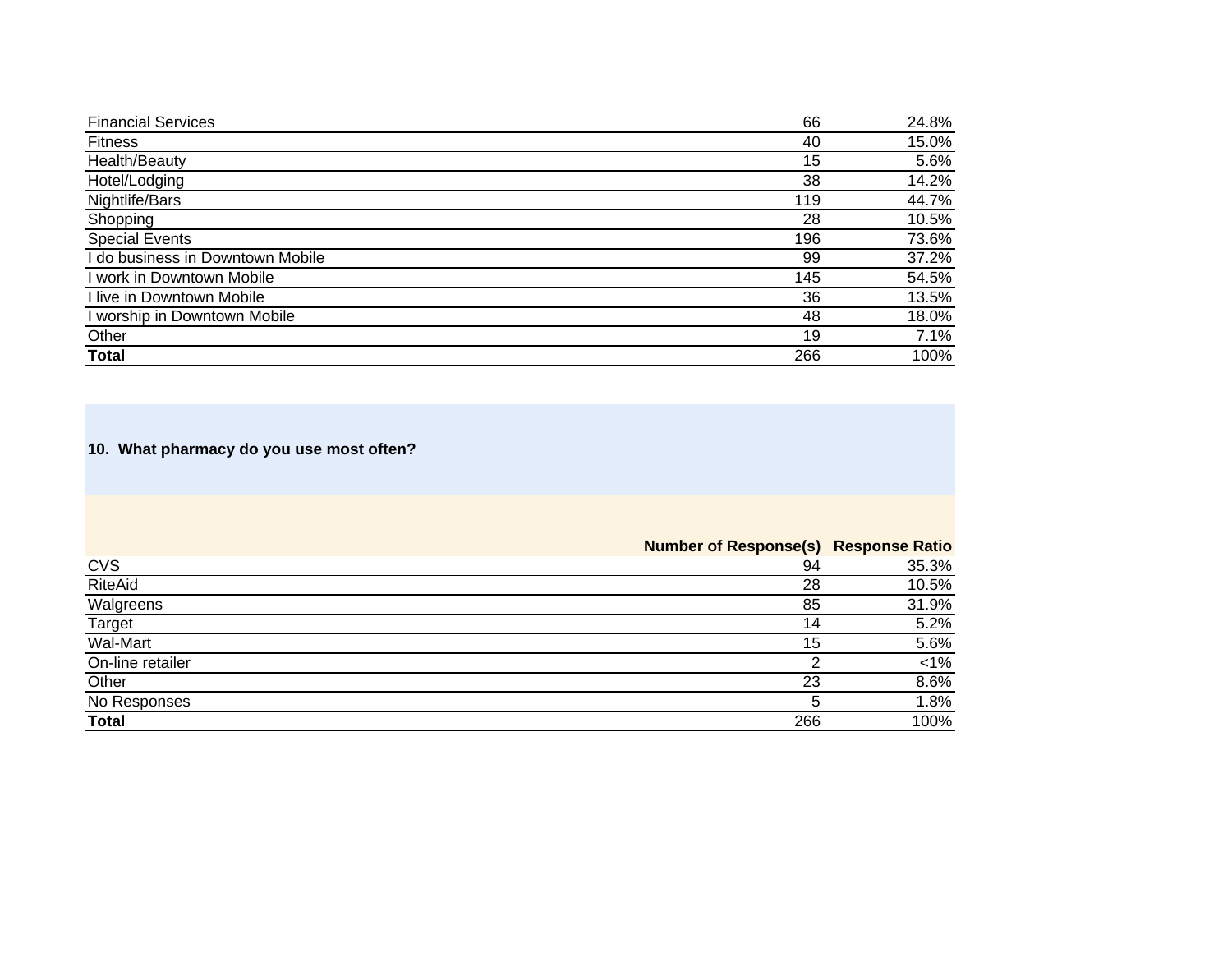## **11. Which grocery store do you use most often?**

|                   | <b>Number of Response(s)</b> | <b>Response Ratio</b> |
|-------------------|------------------------------|-----------------------|
| Save-A-Lot        | 5                            | 1.8%                  |
| <b>Winn Dixie</b> | 73                           | 27.4%                 |
| Food World        | 27                           | 10.1%                 |
| Bruno's           | 42                           | 15.7%                 |
| Publix            | 10                           | 3.7%                  |
| Greer's           | 3                            | 1.1%                  |
| Sam's Club        | 4                            | 1.5%                  |
| Wal-Mart          | 47                           | 17.6%                 |
| Target            |                              | 2.6%                  |
| The Fresh Market  | 35                           | 13.1%                 |
| Other             | 10                           | 3.7%                  |
| No Responses      | 3                            | 1.1%                  |
| <b>Total</b>      | 266                          | 100%                  |

## **12. What other services or retail options would you like to see in Downtown Mobile?**

Grocery store (67) Dry Cleaner/Laundry service (23) Women's clothing (20) Flower shop (9) Drug store (18) Department Store (13) Clothing store (13) Gift shop (13) 220 Response(s)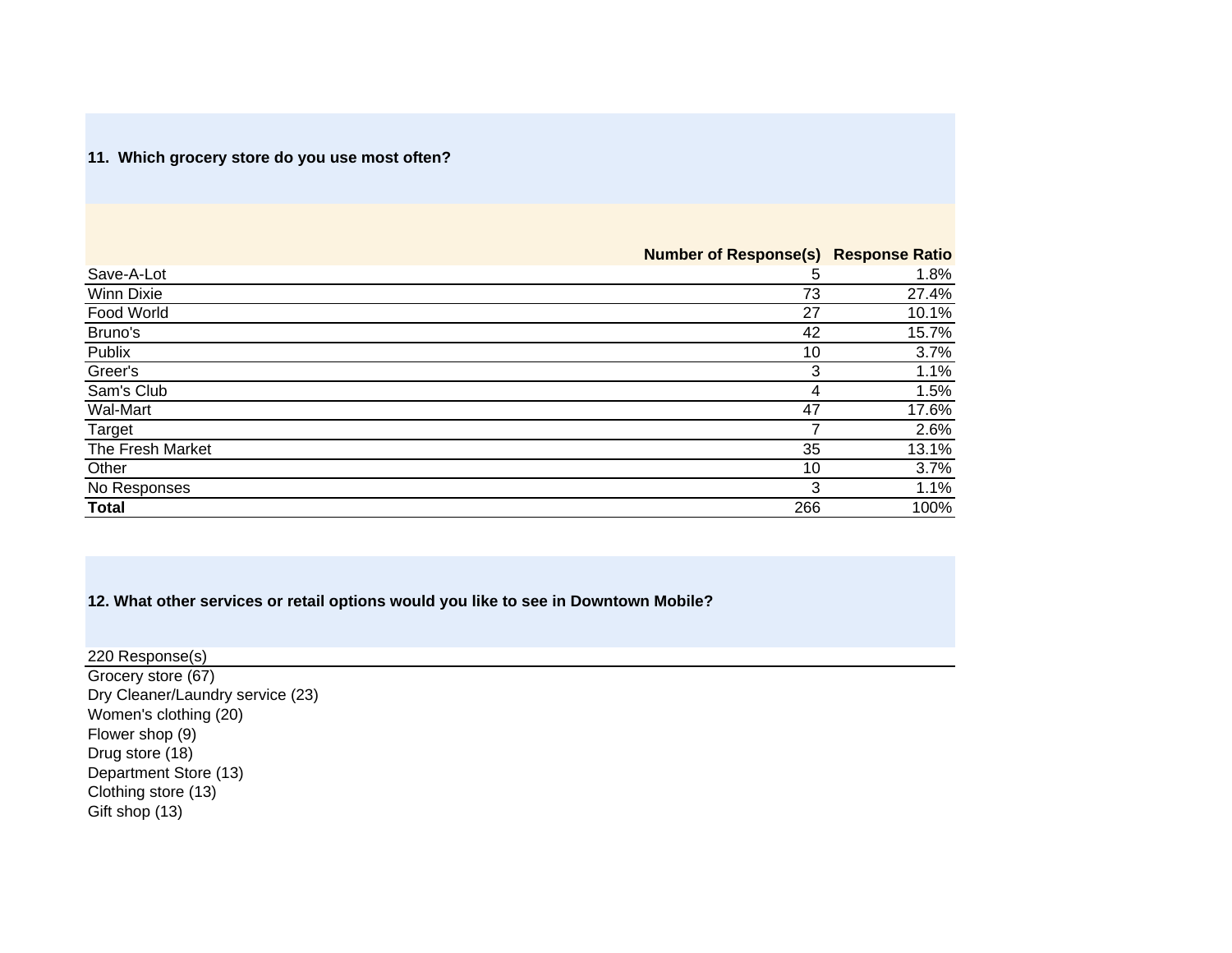Whole Foods (10) Deli (7) Antiques (7) Boutique (7) A fresh market (7) The Fresh Market (6) Nail salon (6) Coffee houses (6) Men's clothing (6) Hardware store (6) Book store / magazine store (5) Specialty food store (5) Shoe store (5) Movie Theater (4) Make-up/beauty store/Sephora (5) Pet store (4) Stationary (4) Fresh fruit & vegetable stand (4) The Gap (4) Restaurants (4) Car wash (3) Old fashioned drugstore & soda fountain (3) Home furnishings (3) Macy's (3) Health food/organic store (3) Bakery (3) Outdoors shop (2) Wine shop (2) Gas station (2) Furniture store (2) Car shop (2) Gym (2) Childrens clothing (2) Dollar store (2) Electronics store (2) Record/music store (2) Nordstrom's (2)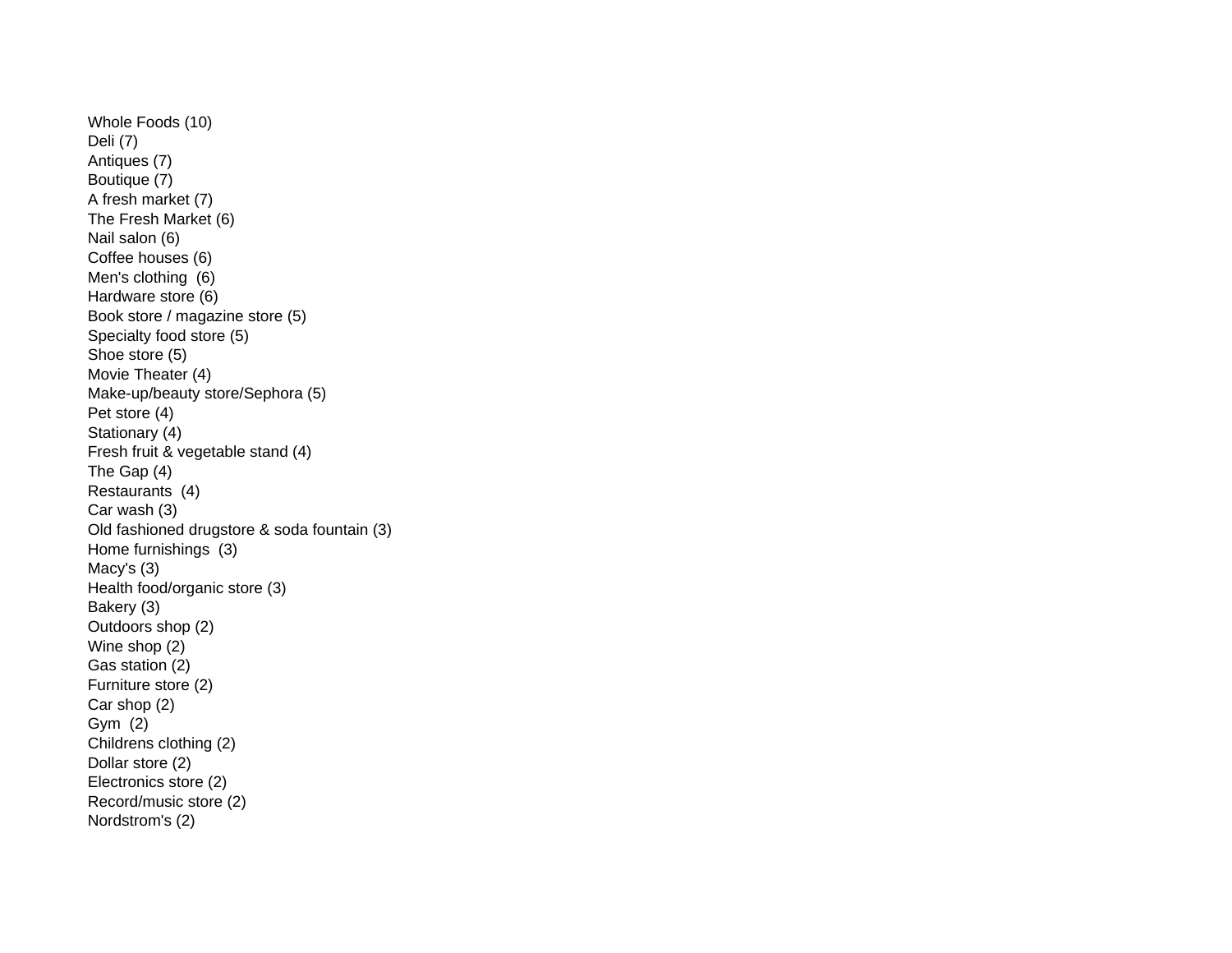Sacks 5th Ave. (2) Ann Taylor (2) Trader Joes (2) Downtown mall (2) J.Crew (2) Vintage clothing (3) Moon Pie store (2) Gourmet and Wine Food stores (2) High end art galleries (2) Jewelry Store (2) Convenience Store (2) Arcade (2) Target Outlet mall Barnes and NobleBebo'sNot a Wal-Mart TJ MaxxCatholic Book Store Chess/Cigar sho p Brown Eyed Girl Toy store Fast food Walgreen's **Chiropractor** Nike store Bloomingdale's Jos.A.BankStreet vendorPoloBanana Republic Old Navy Anthropologie Alabama OutdoorsVetFamily friendly establishments Costume jewelr y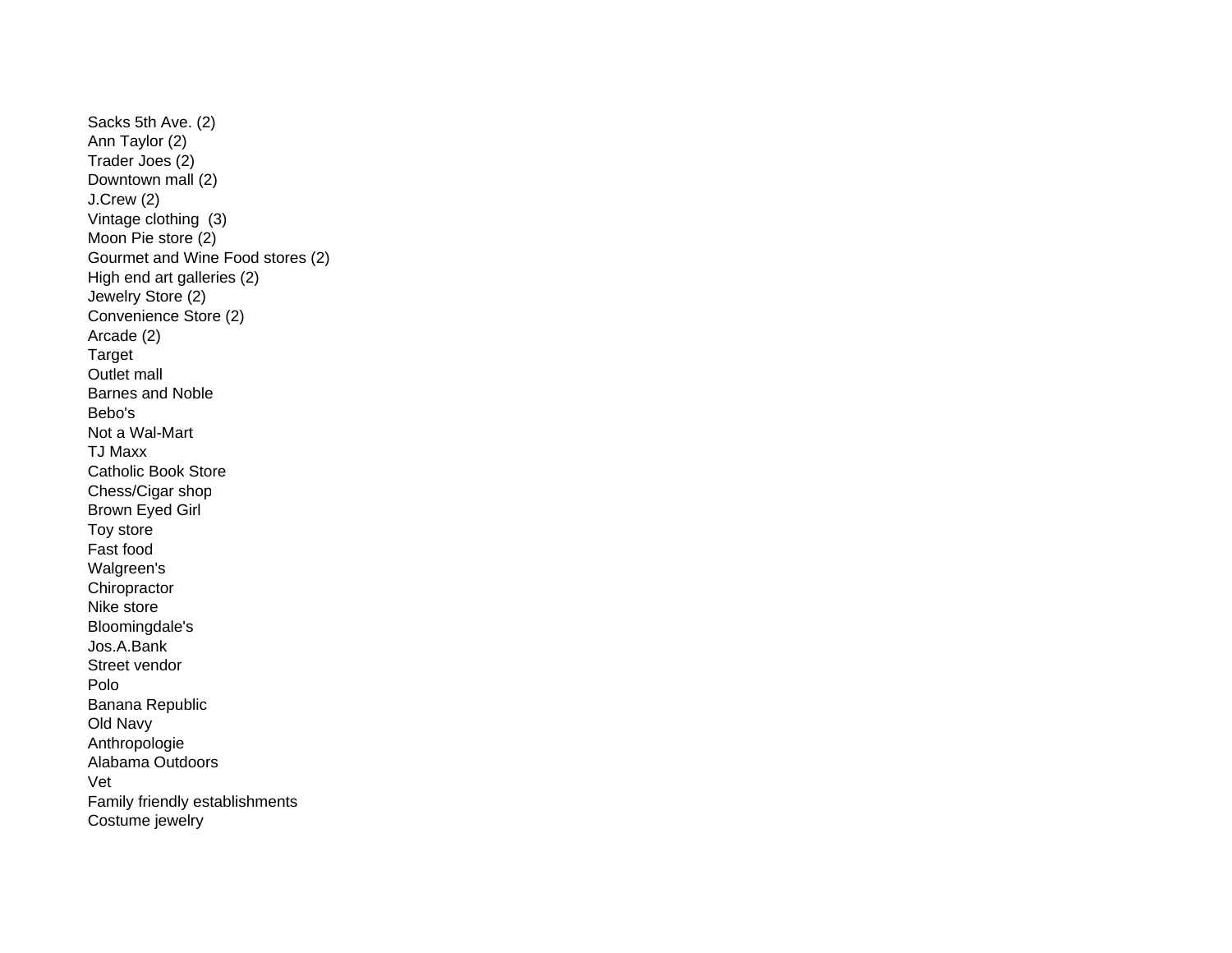Athletic wearPanera BreadMarshall's **Steinmart** Bowling Alley Thrift StoreWal-MartMonogramming shop World MarketPlus size womens clothing AT&T Cell phone store Bridal Registry Office Supplies No major drug store IKEATuxedo Shop Barney's Fry's Electronics Wendy's **Publix** Shoe Station**Starbucks**  Liquor/wine store Upscale lounge/wine/piano bar Jimmy Lowe's Mobile Souvenier Shop T-shirt shop Shoe shine standTailorAmusement ParkCostco Upscale lounge/wine/piano bar Jimmy Lowe's Mobile Souvenier Shop T-shirt shop Shoe shine standTailor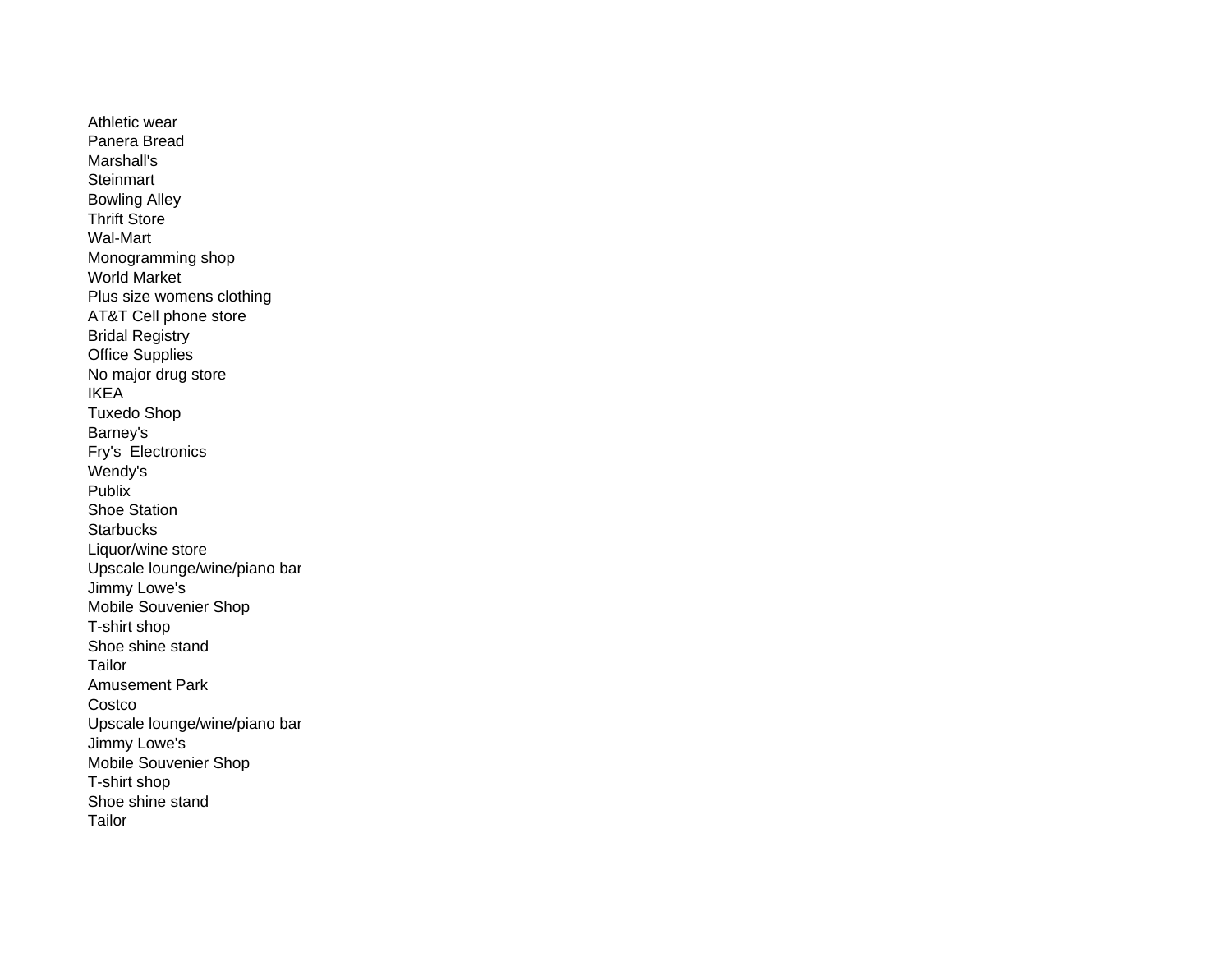Amusement Park Costco

**13. What dining options would you like to see in Downtown Mobile that do not exist currently?** 

| 199 Response(s)                 |
|---------------------------------|
| Chinese (15)                    |
| Italian (13)                    |
| Mexican (10)                    |
| Seafood (10)                    |
| Ethnic (10)                     |
| Healthy/Organic/Vegitarian (10) |
| True deli (7)                   |
| Steakhouse (7)                  |
| Indian (7)                      |
| <b>BBQ</b> (6)                  |
| Sunday dining options (6)       |
| Outdoor dining (6)              |
| Breakfast (5)                   |
| French (5)                      |
| Better dining hours (5)         |
| P.F.Changs (5)                  |
| Greek (5)                       |
| Fine dining (4)                 |
| Salad & fresh veggies (4)       |
| Waffle House (3)                |
| Cuban (3)                       |
| Middle Eastern (3)              |
| Chick-Fil-A (2)                 |
| Fast food (3)                   |
| Hamburgers (3)                  |
| A diner (3)                     |
| Cajun/Creole (3)                |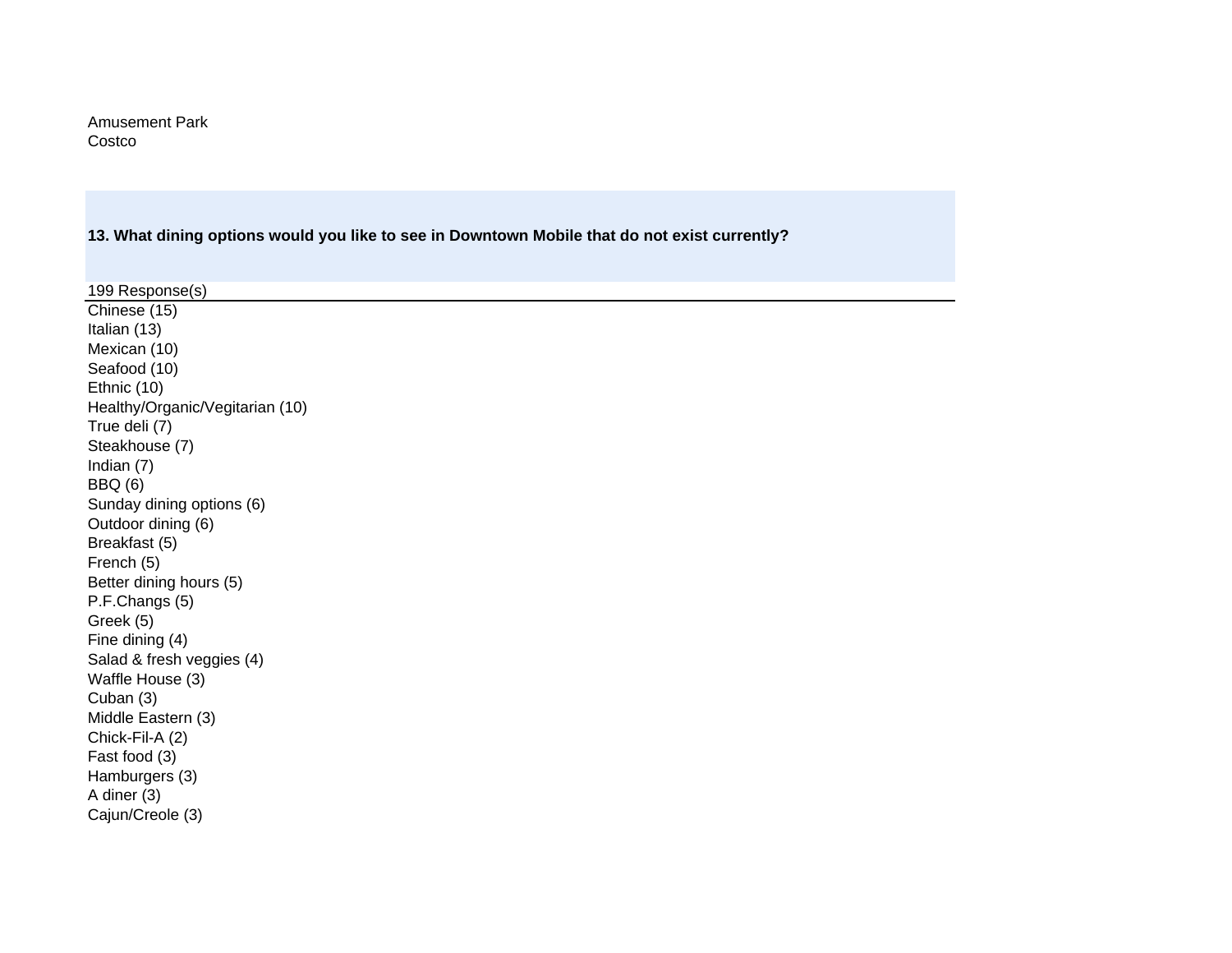Family dining (3) Coffee (2) Upscale like NoJa (2) Food court (2) Vietnamese (2) Little Kitchen (2) Ruby Tuesday (2) Take out only (2) Ethiopian (2) TGIFriday's (2) Bodegas (2) Trendy eateries (2) Japanese (2) Roly Poly (2) Osman's Zoe's KitchenHealthy fast food Applebees Smith & Wollensky Firehouse SubsPita PitFelafel House of Bread**Casual** Wine shop Lebanes e Highland Grill Hot + Hot Fish Club Downtown club (i.e. Bienville) Cereal BarPizza by the slice Tapas Tex-Mex Taco Bell**Chipoltle** Red RobinBonefish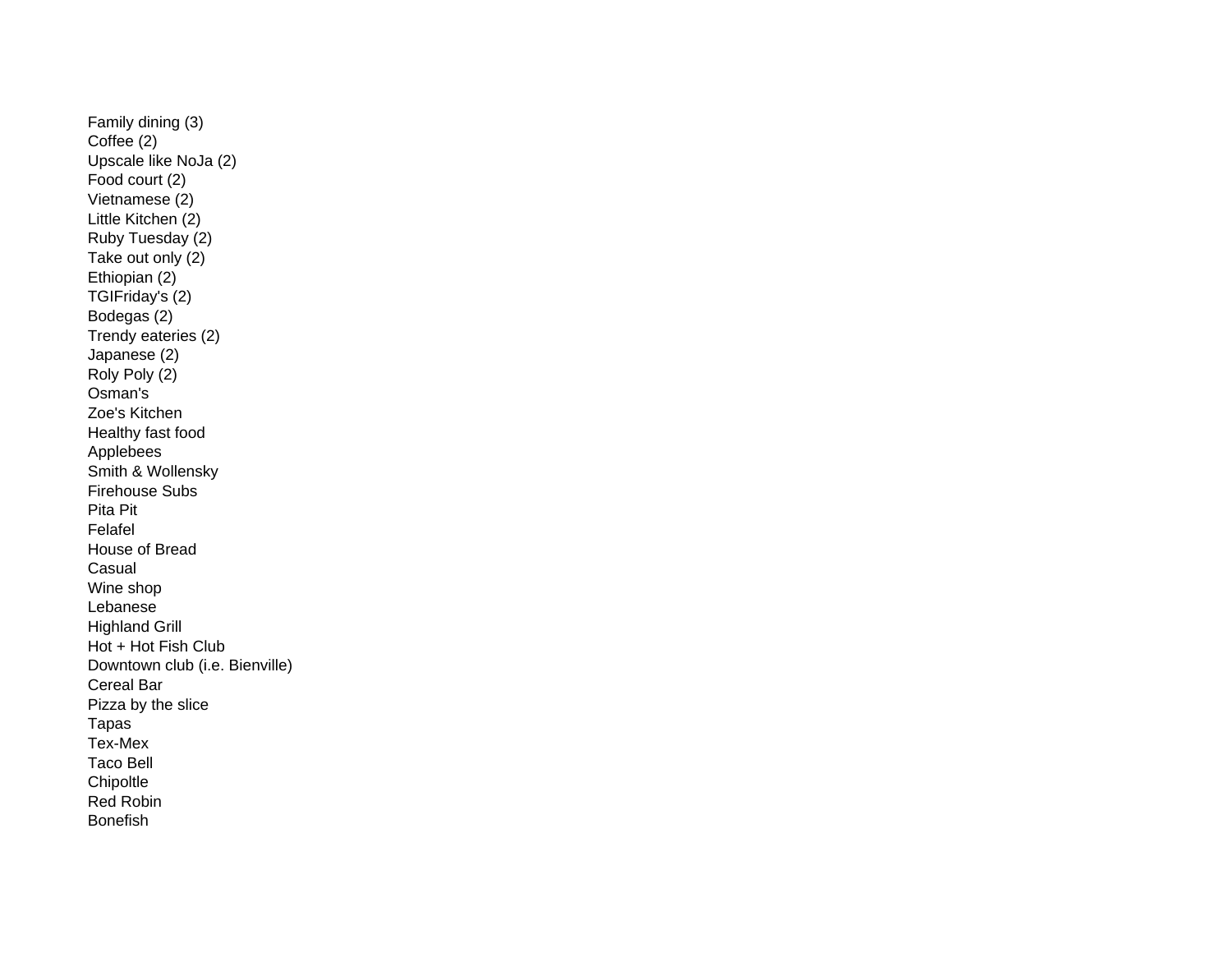Cafeteria J.Alexander'sHouston's Flemings Jimmy John's Olive GardenWine Loft Sports bar Moe'sCamille'sBrioMalaysian Au Bon Pain Pappadeauz Seafood Kitchen Mosquite Charlies Justin's Cheesecake Factory Foosackly's Sweet Tomatoes Atlanta Bread Co.Panera BreadWendy's Ruths Chris Dew Drop Inn Street vendors

#### **14. Please rate the importance of the following Downtown Mobile Alliance programmatic areas:**

| Top number is the count of respondents         |                 |                       |                  |            |
|------------------------------------------------|-----------------|-----------------------|------------------|------------|
| selecting the option. Bottom % is percent of   |                 |                       | Don't waste your | <b>Who</b> |
| the total respondents selecting the option.    | A great program | A pretty good program | time             | knows?     |
| <b>Flower Plantings</b>                        | 205             | 53                    |                  |            |
|                                                | 78%             | <b>20%</b>            | 0%               | $1\%$      |
| Litter Collection and reporting of maintenance | 210             |                       |                  |            |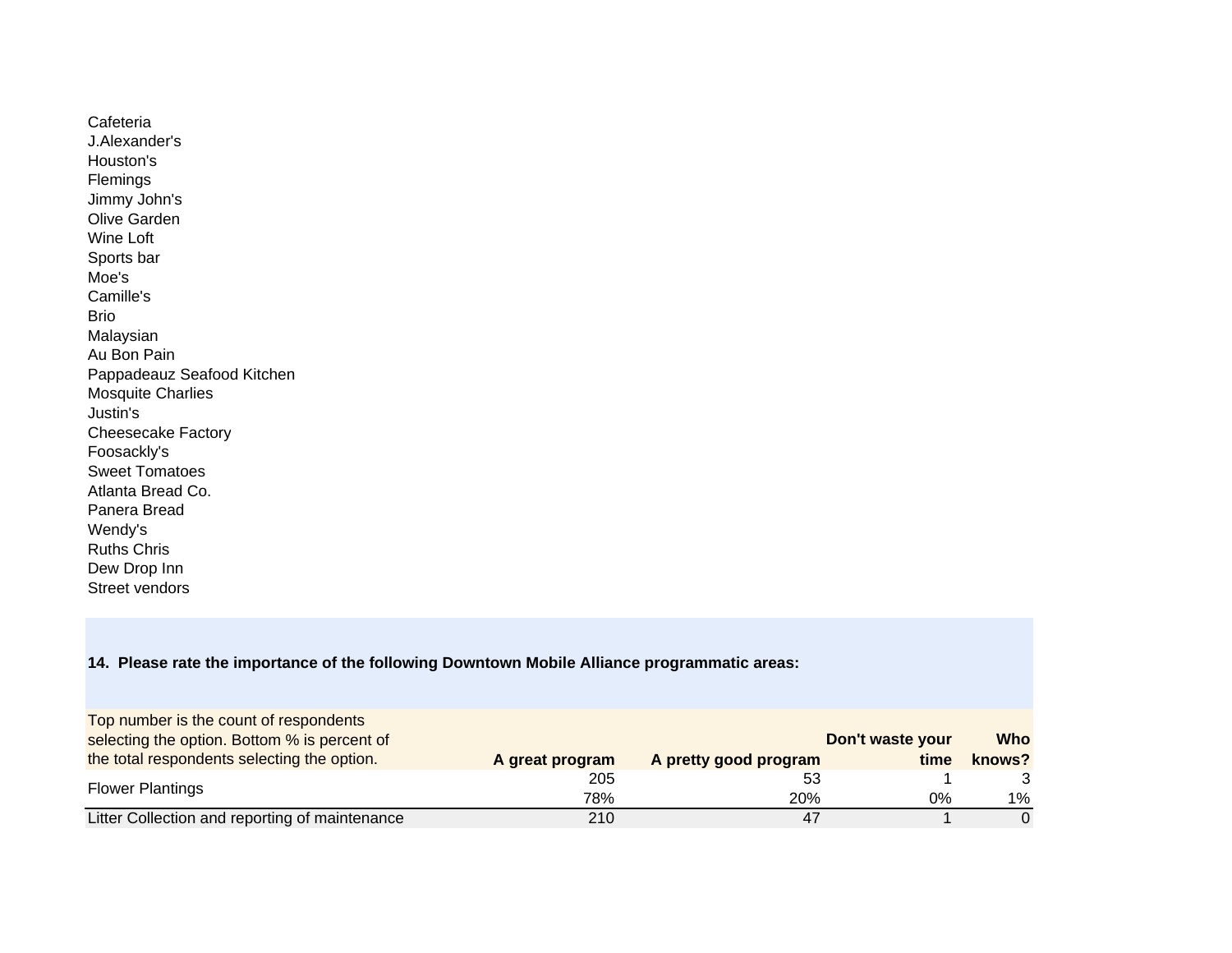| <i>issues</i>                              | 81% | 18% | $0\%$ | 0%  |
|--------------------------------------------|-----|-----|-------|-----|
| Marketing and Communications (including    | 139 | 104 | 3     | 9   |
| newsletters)                               | 55% | 41% | $1\%$ | 4%  |
| Motorist Aid/BID Hotline (251-327-SAFE)    | 122 | 77  | 21    | 36  |
|                                            | 48% | 30% | 8%    | 14% |
| Streetscapes and Public Improvement        | 188 | 64  |       | 8   |
|                                            | 72% | 25% | $0\%$ | 3%  |
| Economic Development and Research          | 143 | 83  | 8     | 22  |
|                                            | 56% | 32% | 3%    | 9%  |
| Removal of spills, accidents, animal waste | 150 | 88  | 4     | 16  |
|                                            | 58% | 34% | 2%    | 6%  |
| Advocacy for BID area concerns             | 139 | 84  | 6     | 28  |
|                                            | 54% | 33% | 2%    | 11% |
|                                            | 117 | 82  | 15    | 43  |
| Crew of Regents Hospitality Team           | 46% | 32% | 6%    | 17% |
| 53 Comment(s)                              |     |     |       |     |

**15. If you have contacted the Downtown Mobile Alliance office directly (via email, mail or phone), have you been satisfied with the response to your concerns or requests?** 

|                      | <b>Number of Response(s) Response Ratio</b> |       |
|----------------------|---------------------------------------------|-------|
| Yes (please specify) | 139                                         | 52.2% |
| No (please specify)  | 19                                          | 7.1%  |
| No Responses         | 108                                         | 40.6% |
| <b>Total</b>         | 266                                         | 100%  |
| 97 Comment(s)        |                                             |       |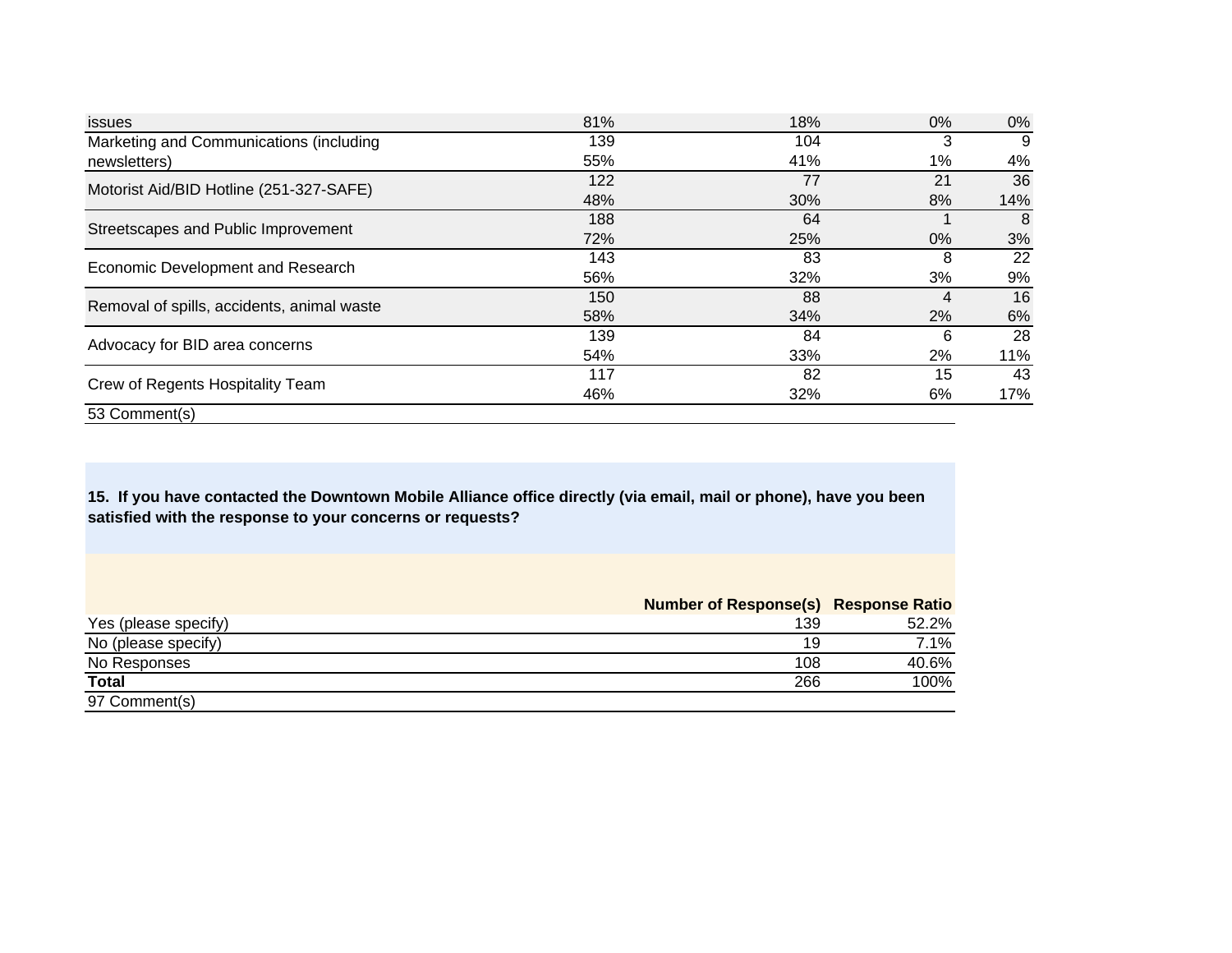#### **16. Generally speaking, what is your opinion of the job that the Downtown Mobile Alliance is doing?**

| Top number is the count of respondents       |                 |                 |                     |                 |           |
|----------------------------------------------|-----------------|-----------------|---------------------|-----------------|-----------|
| selecting the option. Bottom % is percent of |                 |                 |                     |                 | I have no |
| the total respondents selecting the option.  | <b>Terrific</b> | <b>Adequate</b> | <b>Insufficient</b> | <b>Horrible</b> | opinion   |
|                                              | 190             | -61             |                     |                 |           |
|                                              | 72%             | 23%             | 2%                  | 0%              | 3%        |
| 48 Comment(s)                                |                 |                 |                     |                 |           |

**17. Are you familiar with the Downtown BID's Crewe of Regents program, which provides BID-uniformed officers who patrol the district 7 days a week responding to emergencies, addressing quality of life concerns and acting as neighborhood ambassadors?** 

|               | <b>Number of Response(s) Response Ratio</b> |       |
|---------------|---------------------------------------------|-------|
| Yes           | 169                                         | 63.5% |
| No            | -91                                         | 34.2% |
| No Responses  |                                             | 2.2%  |
| <b>Total</b>  | 266                                         | 100%  |
| 52 Comment(s) |                                             |       |

**18. Are you familiar with the Downtown BID's Crewe of Stewards program, which provides sidewalk sweeping, graffiti removal, planting, and other street level services in Downtown Mobile 7 days per week?** 

| <b>Number of Response(s) Response Ratio</b> |     |       |
|---------------------------------------------|-----|-------|
| Yes                                         | 192 | 72.1% |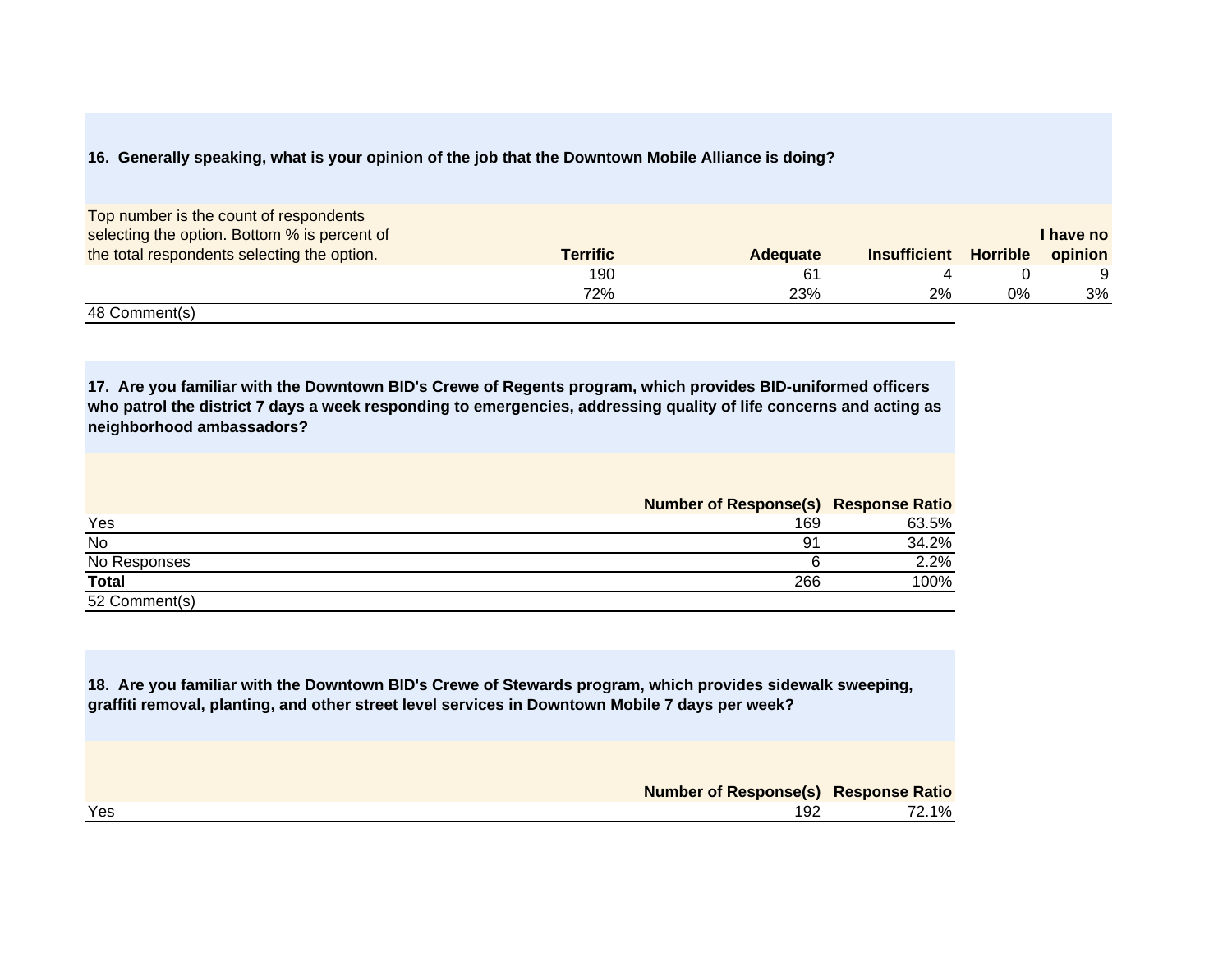| No                 | -   | 26.6%   |
|--------------------|-----|---------|
| No Responses       | ∼   | $1.1\%$ |
| <b>Total</b>       | 266 | 100%    |
| 56 C<br>Comment(s) |     |         |

## **19. How would you rate the impact of the programs on the District?**

| Top number is the count of respondents       |                         |                                    |           | Get me | I don't |
|----------------------------------------------|-------------------------|------------------------------------|-----------|--------|---------|
| selecting the option. Bottom % is percent of | Downtown is better than | Downtown is getting Downtown has a |           | out of | have an |
| the total respondents selecting the option.  | ever                    | better                             | way to go | here   | opinon  |
|                                              | 91                      | 153                                |           |        |         |
|                                              | 35%                     | 58%                                | 3%        | 0%     | 3%      |
| $\sim$ $\sim$                                |                         |                                    |           |        |         |

24 Comment(s)

**20. Are there any areas of the BID that you feel have litter, standing water, graffiti or other sanitation related issues?** 

|                      | <b>Number of Response(s) Response Ratio</b> |       |
|----------------------|---------------------------------------------|-------|
| No                   | 140                                         | 52.6% |
| Yes (please specify) | 67                                          | 25.1% |
| No Responses         | 59                                          | 22.1% |
| <b>Total</b>         | 266                                         | 100%  |
| 84 Comment(s)        |                                             |       |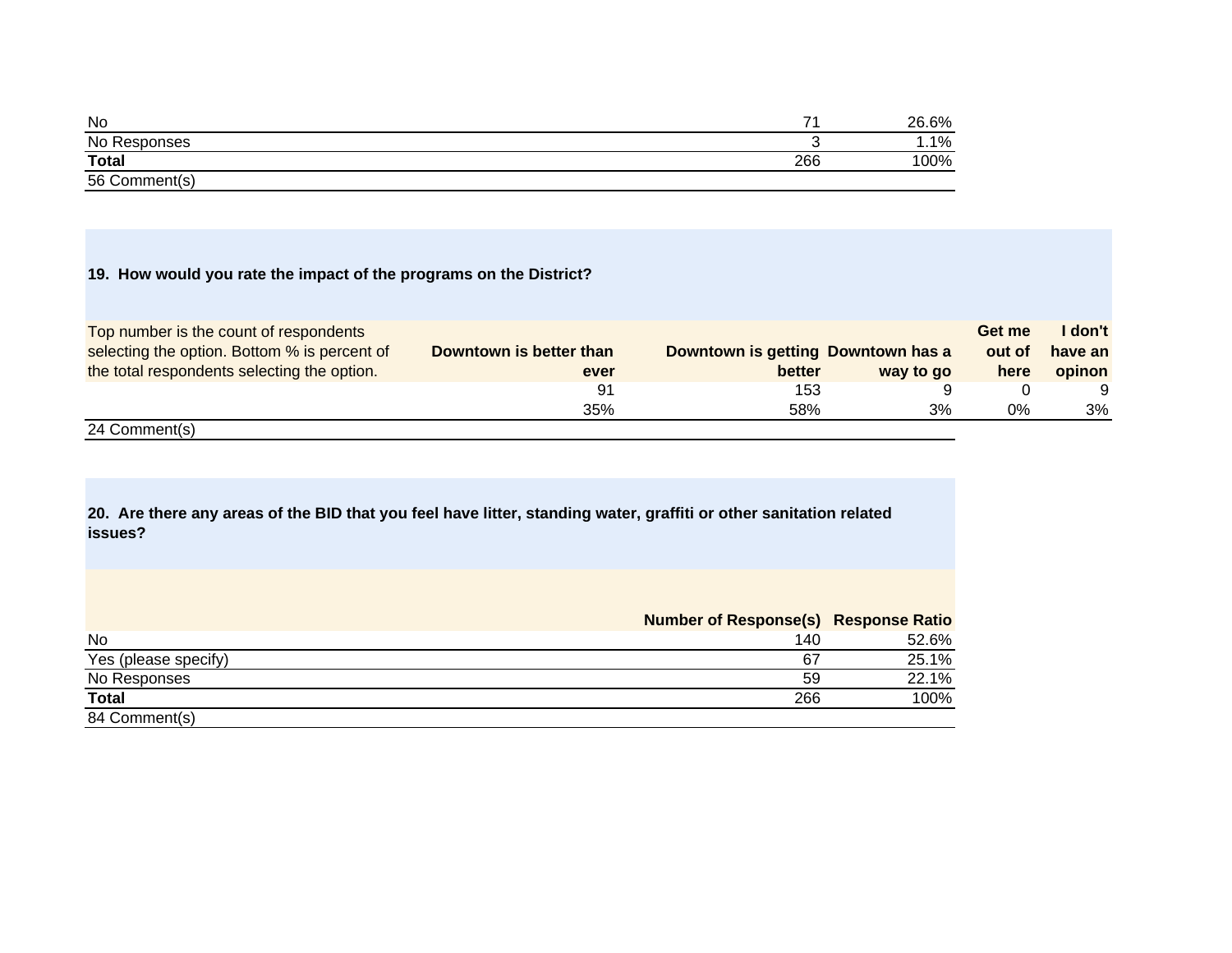### **21. If any, what quality of life or hospitality issues should the Regents Program be addressing?**

Homeless/Panhandlers (9) Friendliness of both Regents and Stewardsinteract more (6) Noise (4) Parking (3) Publicize the program (3) More evening activities (3) Safety (2) Low cost apartments (2) Loitering Alert when sidewalks are dangerous to walk on and get them fixed Cleanliness INSIDE the bars, restaurants, shops, etc. Underage drinking Go to areas where beggars are **Sidewalks** Safety on side streets Bike paths and walking trails Garbage cans 79 Response(s)

Christmas decorations need to be organized

Destruction of private buildings by homeless Flooded streetsPerception of Downtown Repaving streets/parking lots Incorporate waterfront Public garbage cans which get emptied on a regular basis Expand area of coverage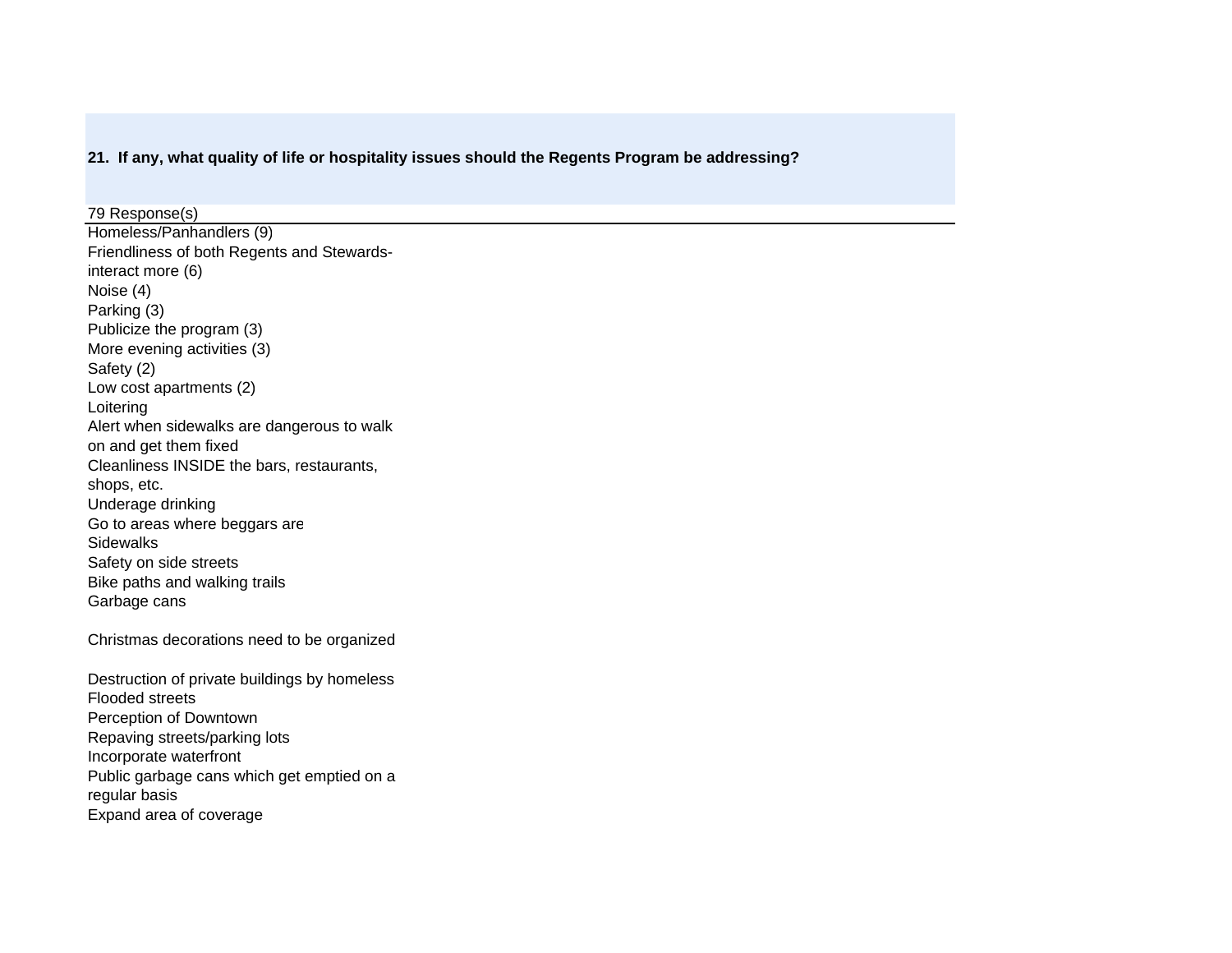Public restrooms Patrol 15 PlaceInformation kioskMake uniforms more noticeable

Send them to destination training at the CVB I don't know about them Street banners needed Maintain deserted buildings Repaving of streets in downtown Help to mix nightlife with the residents VandalismWear shorts during the summer

## **22. Please rate the importance of the following potential District improvement projects:**

| Top number is the count of respondents        |                          |                     |            |                |
|-----------------------------------------------|--------------------------|---------------------|------------|----------------|
| selecting the option. Bottom % is percent of  |                          |                     |            | I have no      |
| the total respondents selecting the option.   | This matters to me a lot | This is worth doing | Who cares? | idea           |
| Awning and balcony enhancement                | 78                       | 154                 | 14         | 8              |
|                                               | 31%                      | 61%                 | 6%         | 3%             |
| Custom paving/pedestrian crosswalk            | 106                      | 126                 | 16         | 8              |
| <i>improvements</i>                           | 41%                      | 49%                 | 6%         | 3%             |
| Historic signage, wayfinding and street signs | 138                      | 110                 | 5          | 2              |
|                                               | 54%                      | 43%                 | 2%         | 1%             |
| Bienville Square improvements and event       | 150                      | 102                 | 4          | 2              |
| planning                                      | 58%                      | 40%                 | 2%         | 1%             |
| Parking lot improvement guidelines            | 159                      | 83                  |            | 8              |
|                                               | 62%                      | 32%                 | 3%         | 3%             |
| Street lights (beyond Dauphin St.)            | 144                      | 94                  | 9          | $\overline{7}$ |
|                                               | 57%                      | 37%                 | 4%         | 3%             |
|                                               | 76                       | 119                 | 40         | 15             |
| <b>Banners promoting Downtown</b>             | 30%                      | 48%                 | 16%        | 6%             |
| Trees tree nit plantings                      | 145                      | 106                 | 5          | 4              |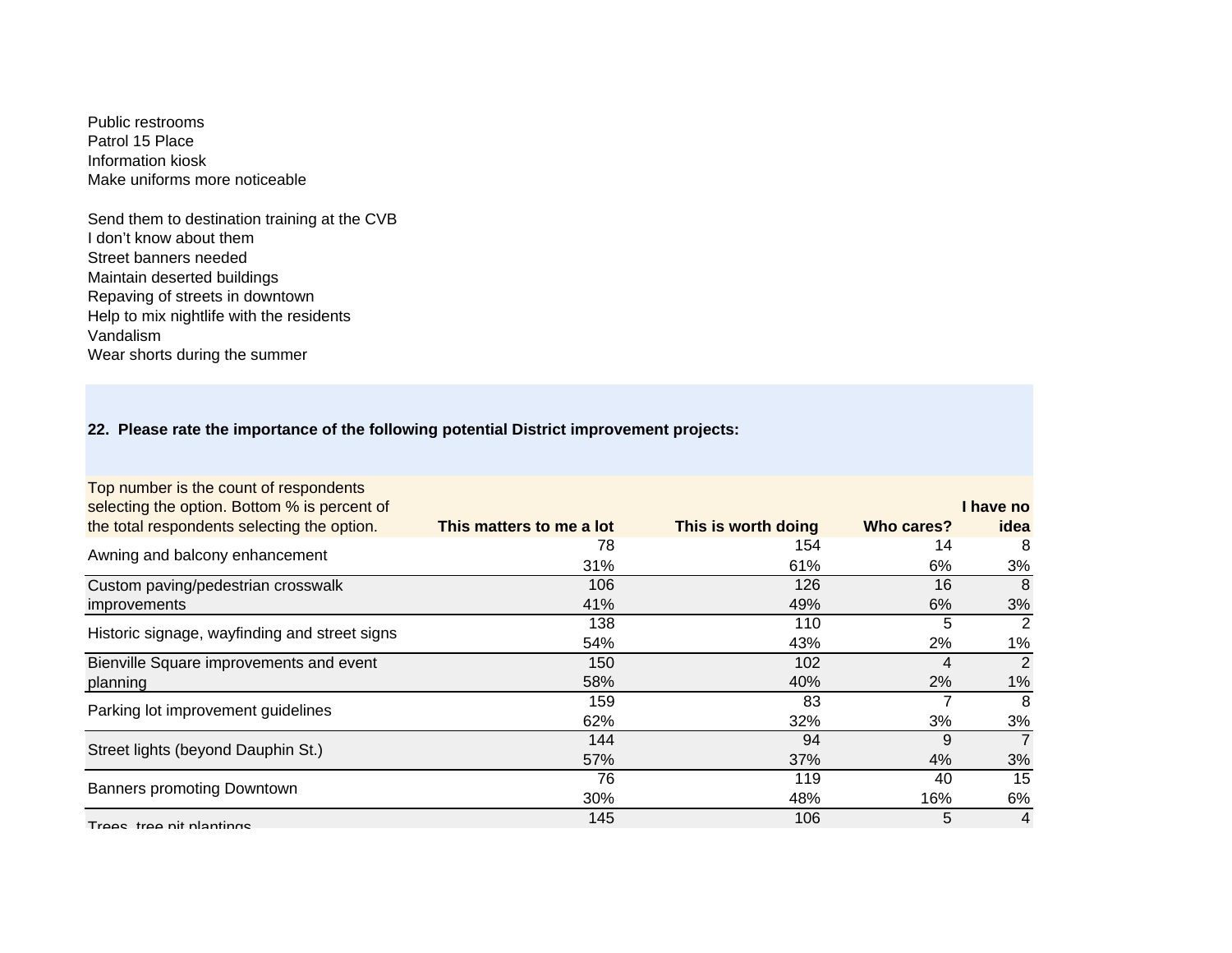| τισσο, ιισσ μιι μιαπιιπιγο                   | 56% | 41% | 2% | 2%           |
|----------------------------------------------|-----|-----|----|--------------|
| Flower baskets                               | 140 | 99  | 12 | $\mathbf{r}$ |
|                                              | 55% | 39% | 5% | $1\%$        |
| Design guidelines throughout all of Downtown | 131 | 98  | 12 | 14           |
|                                              | 51% | 38% | 5% | 5%           |
| 44 Comment(s)                                |     |     |    |              |

**23. We periodically receive complaints about the following items. What are the 4 most important items on the list below? Please select only 4.** 

|                                             | <b>Number of Response(s) Response Ratio</b> |        |
|---------------------------------------------|---------------------------------------------|--------|
| Business garbage containers on the sidewalk | 157                                         | 59.0%  |
| Caulking and grout failures in sidewalks    | 51                                          | 19.1%  |
| Noise from motorcycles, cars, buses, etc.   | 33                                          | 12.4%  |
| Noise from activities in parks              |                                             | $<$ 1% |
| Noise from bars and live music halls        | 41                                          | 15.4%  |
| Condition of private parking lots           | 138                                         | 51.8%  |
| Condition of buildings                      | 175                                         | 65.7%  |
| Street lights not working                   | 85                                          | 31.9%  |
| Broken or deteriorating sidewalks           | 179                                         | 67.2%  |
| Lack of handicap ramps                      | 31                                          | 11.6%  |
| Inadequate moda! service                    | 65                                          | 24.4%  |
| <b>Total</b>                                | 266                                         | 100%   |

**24. With which of the Downtown Mobile Alliance's marketing and communications efforts are you familiar? Select all the apply.**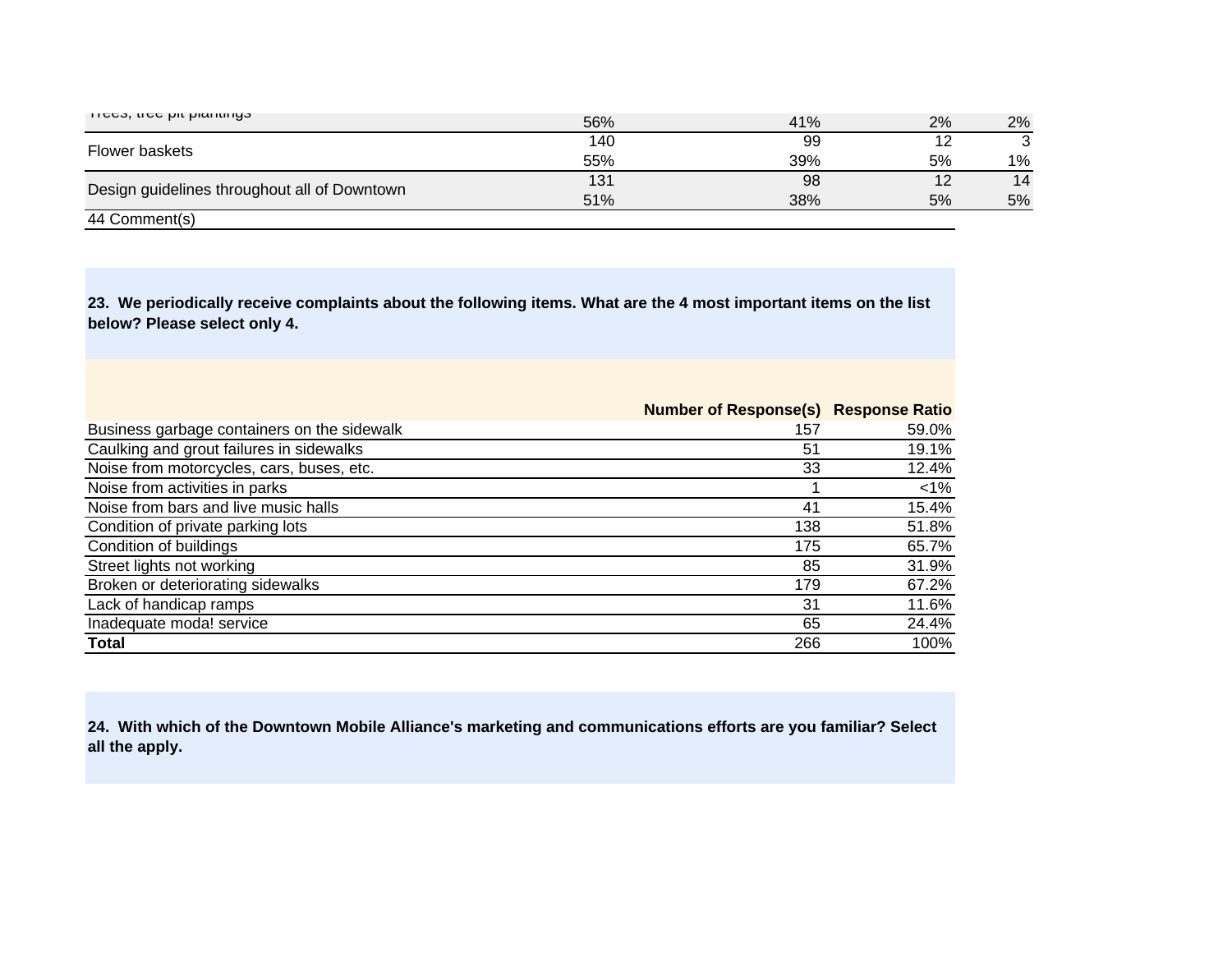|                                                      | <b>Number of Response(s) Response Ratio</b> |       |
|------------------------------------------------------|---------------------------------------------|-------|
| Website (downtownmobile.org)                         | 211                                         | 79.3% |
| Dauphin Street Self-Guided Walking Tour              | 127                                         | 47.7% |
| Living Downtown: The Tour                            | 129                                         | 48.4% |
| Main Street Mobile Awards                            | 125                                         | 46.9% |
| <b>Custom Trash Receptacles</b>                      | 72                                          | 27.0% |
| "Limited Time Only" (Retail Recruitment Publication) | 11                                          | 4.1%  |
| "LoDa Dining and Shopping Guide"                     | 186                                         | 69.9% |
| "Downtown Details" (Electronic Monthly Newsletter)   | 143                                         | 53.7% |
| "Downtown Alliance News" (Printed Newsletter)        | 165                                         | 62.0% |
| <b>Breakfast Briefings</b>                           | 130                                         | 48.8% |
| Mayor's Breakfast                                    | 138                                         | 51.8% |
| "Major Investment Report"                            | 32                                          | 12.0% |
| <b>Annual Meeting</b>                                | 89                                          | 33.4% |
| Other                                                | 5                                           | 1.8%  |
| Total                                                | 266                                         | 100%  |

## **25. How would you rate the Downtown Mobile Alliance's marketing and communication efforts?**

| Top number is the count of respondents       |                    |            |             |         | I don't |
|----------------------------------------------|--------------------|------------|-------------|---------|---------|
| selecting the option. Bottom % is percent of |                    |            |             | Lacking | have an |
| the total respondents selecting the option.  | <b>Significant</b> | Acceptable | <b>Weak</b> | greatly | opinion |
|                                              | 122                | 105        | 23          |         | 10      |
|                                              | 47%                | 40%        | 9%          | 1%      | 4%      |
| 25 Comment(s)                                |                    |            |             |         |         |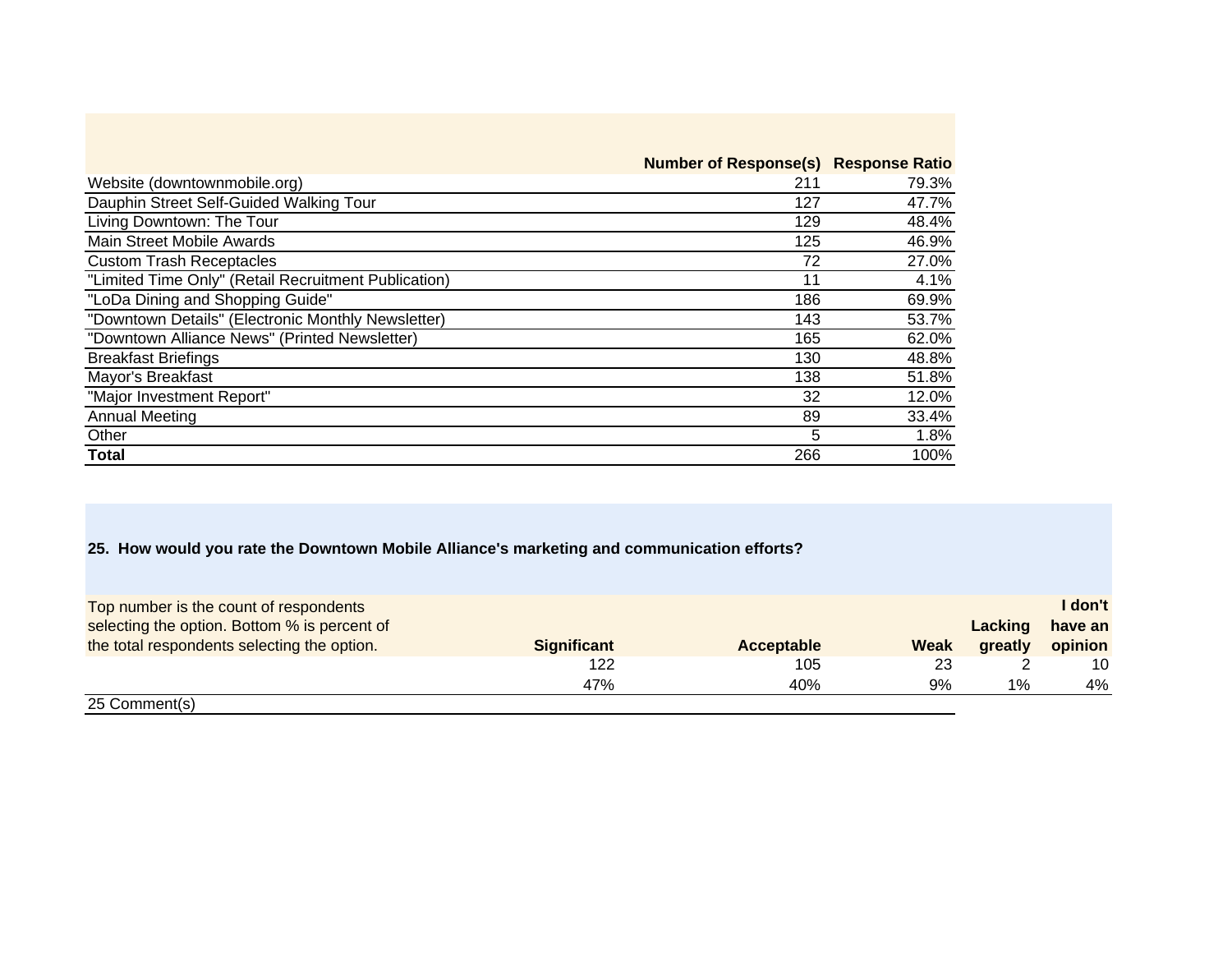## **26. If you have you ever participated in the Alliance's Living Downtown: The Tour, how would you describe your experience?**

| Top number is the count of respondents       |                    |                 |                  |
|----------------------------------------------|--------------------|-----------------|------------------|
| selecting the option. Bottom % is percent of |                    |                 | I have not taken |
| the total respondents selecting the option.  | I had a great time | I won't be back | the tour         |
|                                              |                    |                 | 165              |
|                                              | 30%                | 0%              | 70%              |
| 31 Comment(s)                                |                    |                 |                  |

## **27. How did you find out about the Living Tour? Select all that apply.**

|                                            | <b>Number of Response(s) Response Ratio</b> |       |
|--------------------------------------------|---------------------------------------------|-------|
| "Downtown Details" (electronic newsletter) | 73                                          | 27.4% |
| Downtown Mobile Alliance website           | 35                                          | 13.1% |
| "Press-Register"                           | 43                                          | 16.1% |
| "Lagniappe"                                | 48                                          | 18.0% |
| Flyer/Brochure                             | 29                                          | 10.9% |
| Radio                                      |                                             | 1.8%  |
| Other                                      | 39                                          | 14.6% |
| <b>Total</b>                               | 266                                         | 100%  |

**28. So that the Downtown Mobile Alliance may plan for future programs and events, what subjects would you like to know more about? Limit to 4.**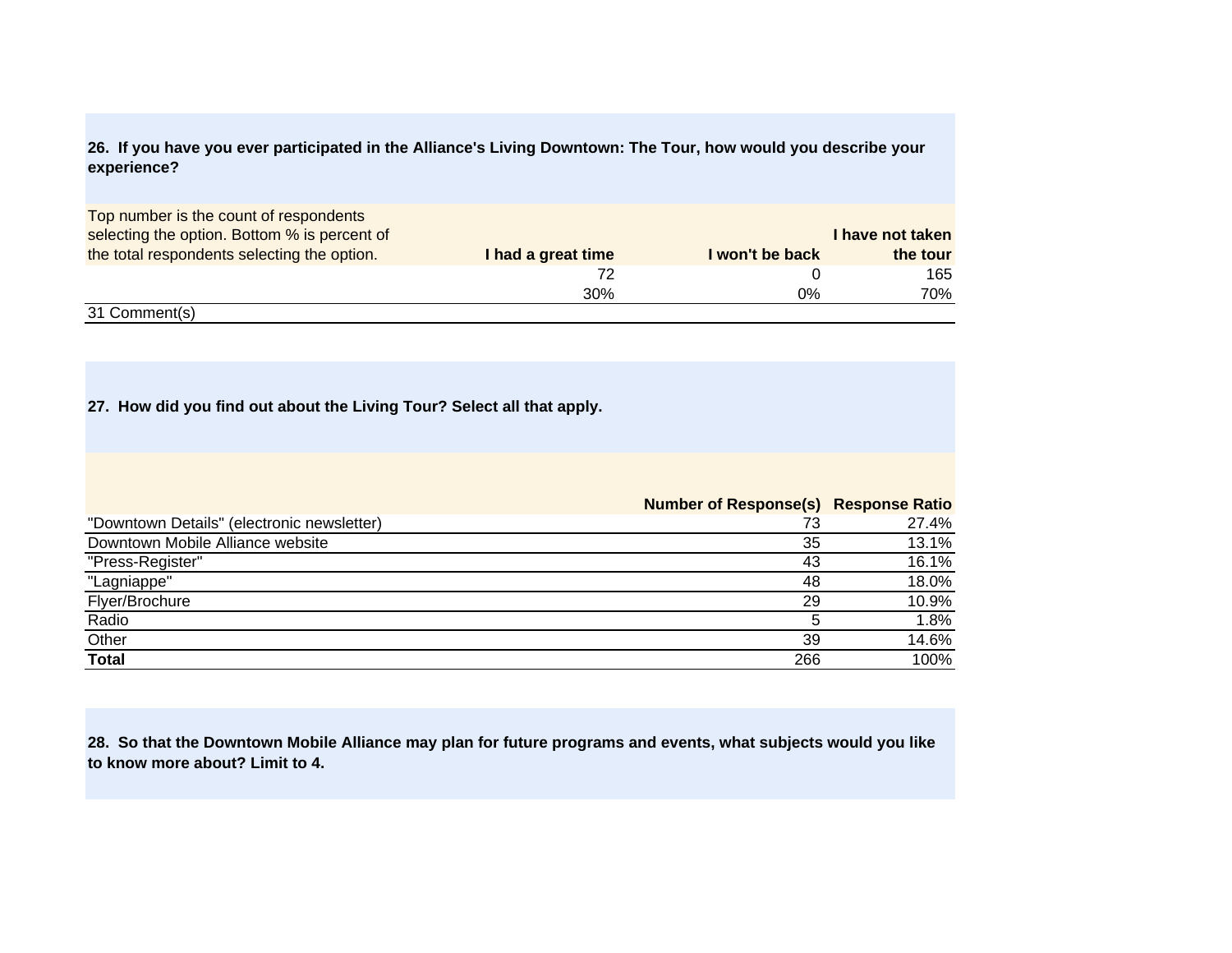|                                          | <b>Number of Response(s) Response Ratio</b> |       |
|------------------------------------------|---------------------------------------------|-------|
| Health and Wellbeing/Fitness             | 50                                          | 18.7% |
| <b>Health Insurance/Benefits</b>         |                                             | 2.6%  |
| Finance                                  | 10                                          | 3.7%  |
| Real Estate and Neighborhood Development | 142                                         | 53.3% |
| Doing Business in Downtown Mobile        | 100                                         | 37.5% |
| Marketing                                | 46                                          | 17.2% |
| <b>Business Development</b>              | 97                                          | 36.4% |
| Arts and Culture                         | 162                                         | 60.9% |
| <b>Green Development</b>                 | 134                                         | 50.3% |
| <b>Customer Service</b>                  | 36                                          | 13.5% |
| <b>Economic and Development Trends</b>   | 109                                         | 40.9% |
| Other                                    | 4                                           | 1.5%  |
| <b>Total</b>                             | 266                                         | 100%  |

**29. How often do you visit the Downtown Mobile Alliance's website (www.downtownmobile.org)?** 

|                                         | <b>Number of Response(s) Response Ratio</b> |        |
|-----------------------------------------|---------------------------------------------|--------|
| Daily                                   |                                             | $<1\%$ |
| Weekly                                  | 45                                          | 16.9%  |
| Monthly                                 | 128                                         | 48.1%  |
| Yearly                                  | 36                                          | 13.5%  |
| I have never visited downtownmobile.org | 42                                          | 15.7%  |
| No Responses                            | 13                                          | 4.8%   |
| <b>Total</b>                            | 266                                         | 100%   |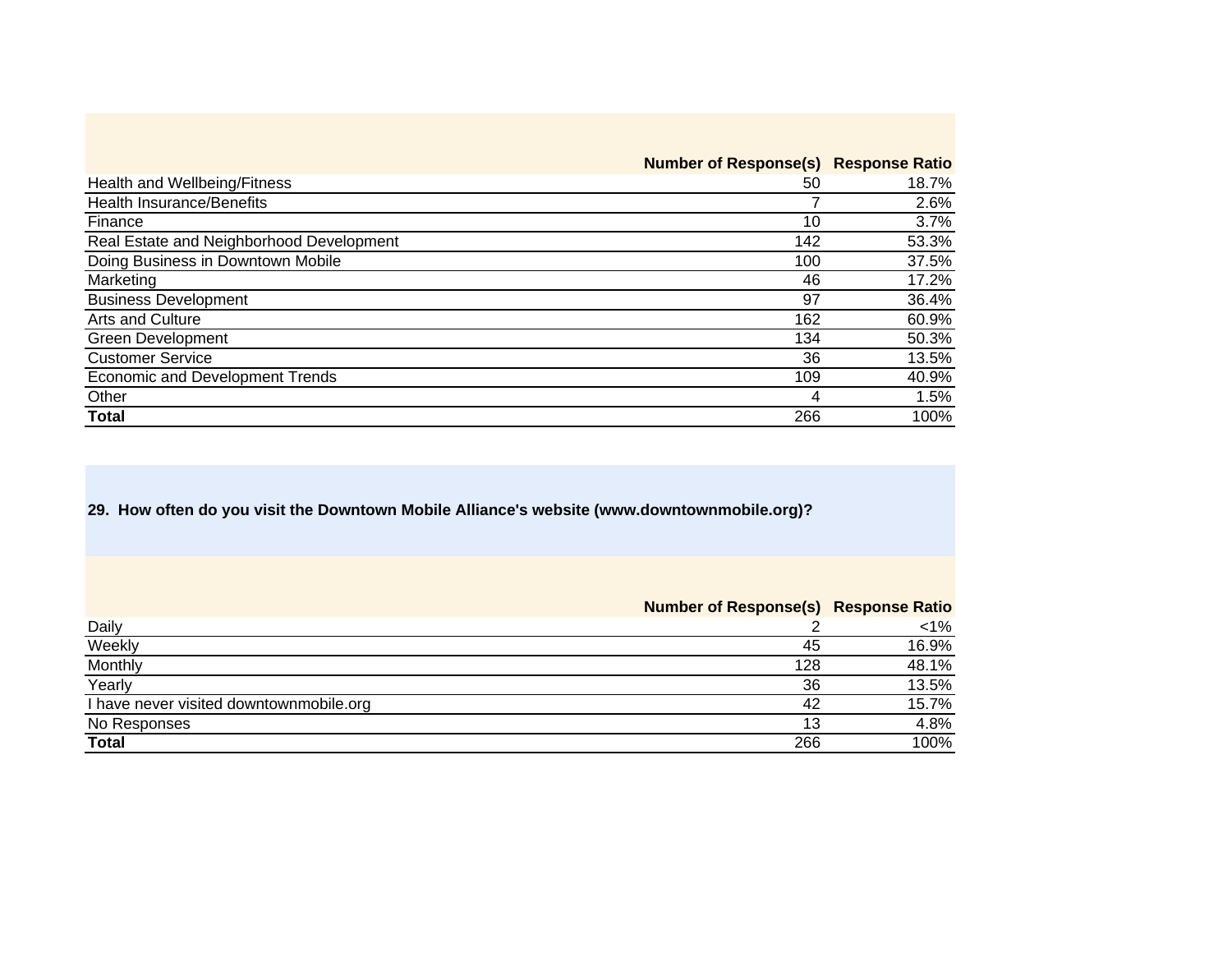**30. For what purpose do you/did you visit the Downtown Mobile Alliance's website? Select all that apply.** 

|                                                 | <b>Number of Response(s) Response Ratio</b> |       |
|-------------------------------------------------|---------------------------------------------|-------|
| Information about the Downtown Mobile Alliance  | 88                                          | 33.0% |
| Information about local government              | 17                                          | 6.3%  |
| Information about news and events               | 134                                         | 50.3% |
| Information about Downtown Mobile               | 118                                         | 44.3% |
| Information about local businesses and services | 65                                          | 24.4% |
| Information about Real Estate                   | 52                                          | 19.5% |
| Other                                           |                                             | 3.0%  |
| <b>Total</b>                                    | 266                                         | 100%  |

## **31. If you have a copy of the LoDa Shopping and Dining Guide, where did you obtain it?**

|                                                              | <b>Number of Response(s) Response Ratio</b> |       |
|--------------------------------------------------------------|---------------------------------------------|-------|
| A Regent                                                     |                                             | 1.1%  |
| Downtown business                                            | 98                                          | 36.8% |
| Called or e-mailed the Alliance                              | 5                                           | 1.8%  |
| Mobile Visitor's Bureau                                      | 15                                          | 5.6%  |
| Downloaded it from the Downtown Mobile Alliance website      |                                             | 3.0%  |
| I do not have a copy of the "LoDa Shopping and Dining Guide" | 69                                          | 25.9% |
| Other                                                        | 21                                          | 7.8%  |
| <b>Total</b>                                                 | 266                                         | 100%  |